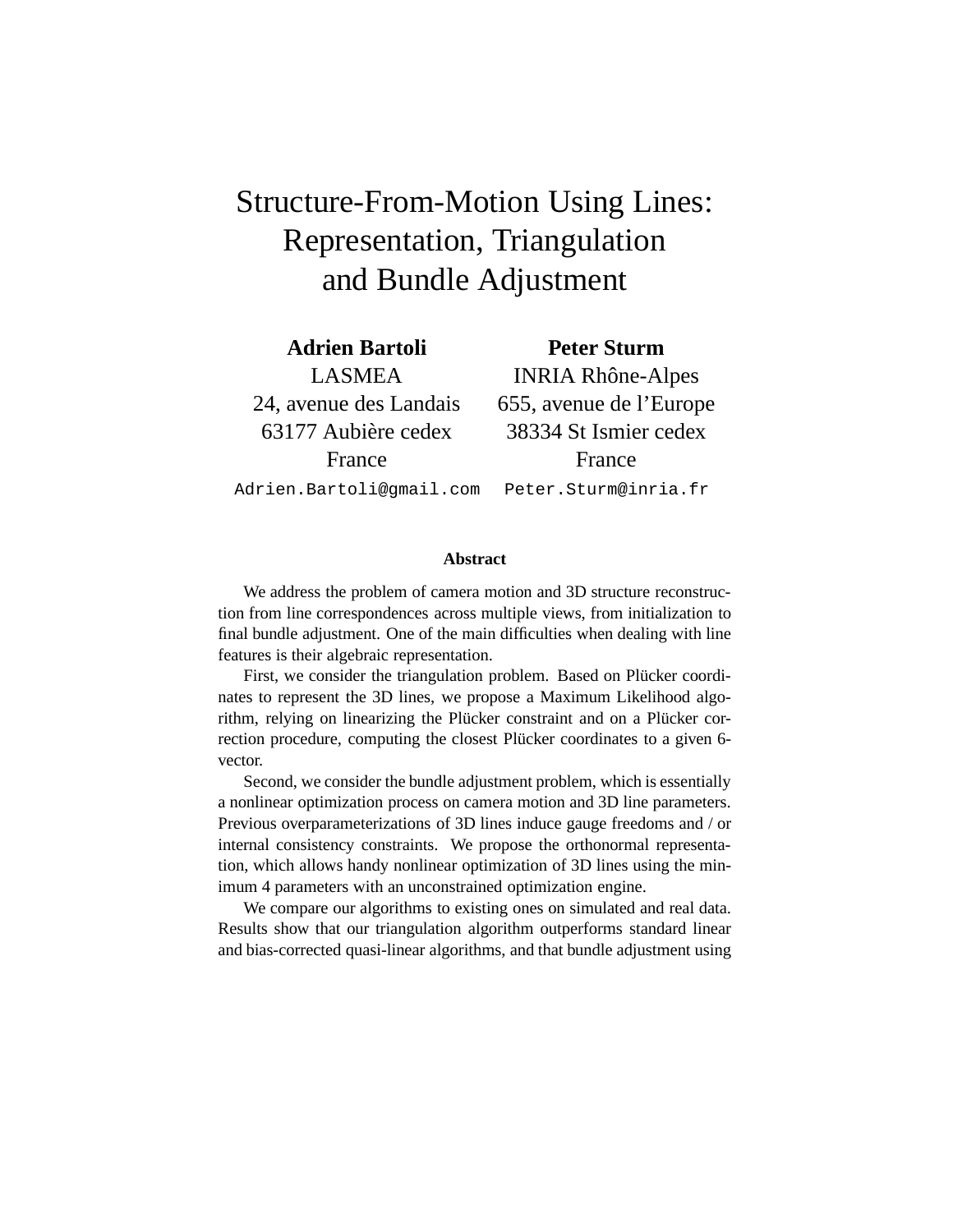our orthonormal representation yields results similar to the standard Maximum Likelihood trifocal tensor algorithm, while being usable for any number of views.

## **1 Introduction**

The goal of this paper is to give methods for reconstruction of line features from image correspondences over multiple views, from initialization to final bundle adjustment. Reconstruction of line features is an important topic since it is used in areas such as scene modeling, augmented reality and visual servoing. Bundle adjustment is the computation of an optimal visual reconstruction of camera motion and 3D scene structure, where optimal means Maximum Likelihood in terms of reprojected image error. We make no assumption about the calibration of the cameras. We assume that line correspondences over at least three views are available<sup>1</sup>.

While the multiple-view geometry of lines is well-understood, see *e.g.* [5, 11], there is still a need for practical structure and motion algorithms. The factorization algorithms [15, 18, 25] yield reliable results but requires all lines to be visible in all views. We focus on the common three-stage approach, see *e.g.* [11, §17.5], consisting in  $(i)$  computing camera motion using inter-image matching tensors,  $(iii)$  triangulating the features and  $(iii)$  running bundle adjustment.

There exist reliable algorithms for step  $(i)$ . In particular, it can be solved by computing trifocal tensors for triplets of consecutive images, using *e.g.* the automatic computation algorithm described in  $[11, §15.6]$ , and registering the triplets in a manner similar to [6]. Other integrated motion estimation systems are [20], based on Kalman filtering techniques and [26], registering each view in turn.

In steps  $(ii)$  and  $(iii)$ , one of the main difficulties when dealing with line features arises: the algebraic representation. Indeed, there is no minimal, complete and globally non singular parameterization of the 4-dimensional set of 3D lines, see *e.g.* [11, §2.2]. Hence, they are often overparameterized, *e.g.* as the join of two points or as the meet of two planes (8 parameters), or by the 6 coefficients of their Plücker coordinates, which must satisfy the bilinear Plücker constraint. Another overparameterization is two images of the line (6 parameters). The most appropriate representation depends upon the problem considered. For example, the algorithm in [11,  $\S 15.2$ ] shows that the 'two image lines' representation is

<sup>&</sup>lt;sup>1</sup>Line correspondences over two views do not constrain the camera motion.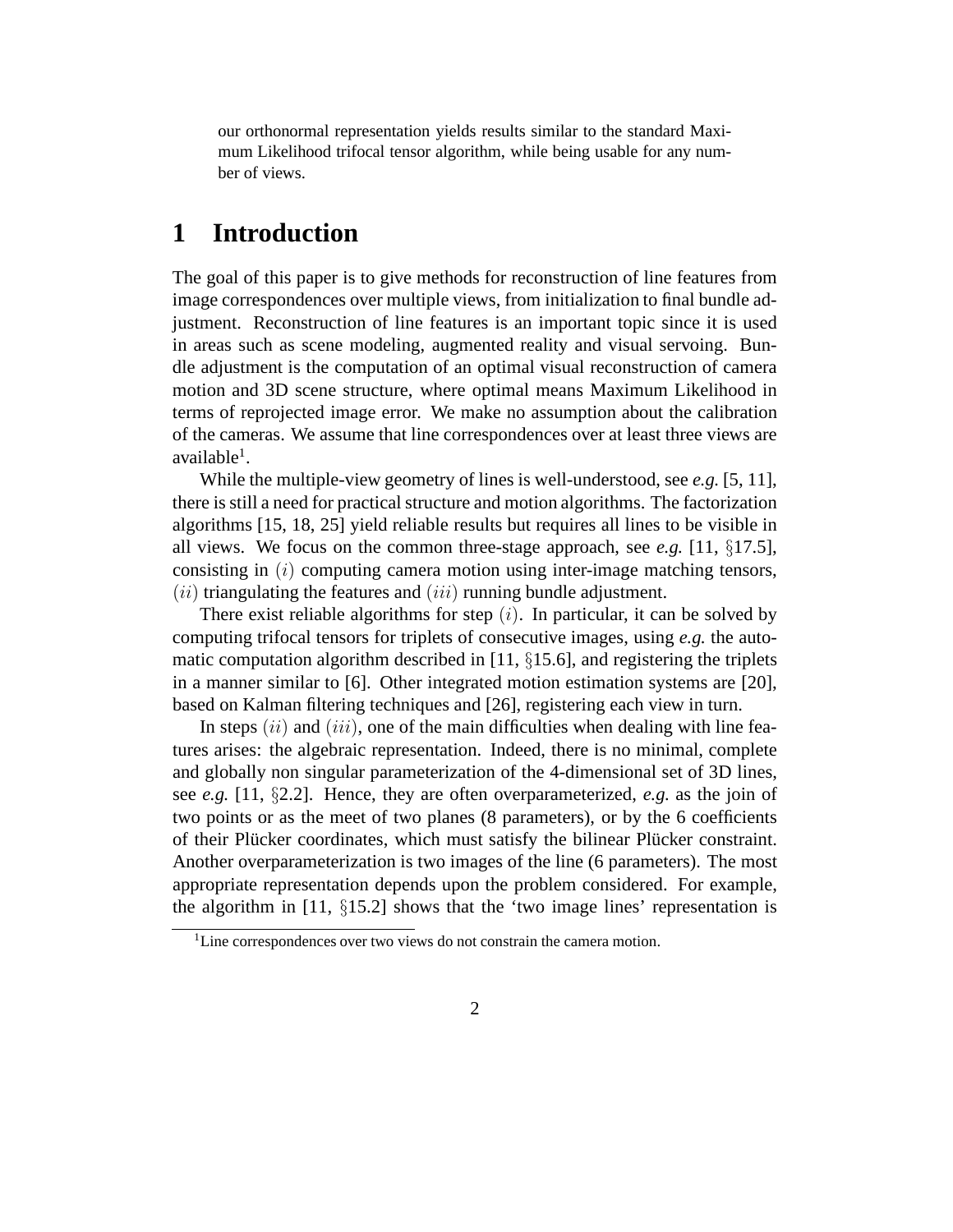well-adapted to the computation of the trifocal tensor, while the sequential algorithm of [20] is based on Plücker coordinates.

Concerning step  $(ii)$ , many of the previous works assume calibrated cameras, *e.g.* [14, 21, 23, 27] and use specific Euclidean representations. The linear three view algorithm of [27] and the algorithm of [23] utilize a 'closest point+direction' representation, while [21] uses the projections of the line on the  $x = 0$  and the  $y = 0$  planes, which has obvious singularities. These algorithms yield sub-optimal results in that none of them maximizes the individual likelihood of the reconstructed lines.

Bundle adjustment, step  $(iii)$ , is a nonlinear procedure involving camera and 3D line parameters, attempting to maximize the likelihood of the reconstruction, corresponding to minimizing the reprojection error when the noise on measured features has an identical and independent (i.i.d.) normal distribution. Previouslymentioned overparameterizations are not well-adapted to standard nonlinear optimization engines. The 'two point' and the 'two plane' overparameterizations have  $4$  degrees of internal gauge freedoms<sup>2</sup> which may induce numerical instabilities. The 'two image lines' parameterization has 2 degrees of internal gauge freedoms and implies that one may have to choose different images for different lines since all lines may not be visible in all images. Also, one must check that the chosen images are not too close to each other. Finally, direct optimization of Plücker coordinates makes sense only if a constrained optimization technique is used to enforce the bilinear Plücker constraint. An appropriate representation would not involve internal constraint or gauge freedom.

To summarize, there is a need for an efficient optimal triangulation algorithm, and a representation of 3D lines well-adapted to nonlinear optimization. We address both of these problems through the following contributions.

In §3, we give an overview of various 3D line representations an their characteristics.

In  $\S 4$ , we propose triangulation methods based on using Plücker coordinates to represent the lines. A simple and optimal algorithm is obtained based on linearizing the bilinear Plücker constraint within an iteratively reweighted least squares approach.

In §5, we propose a nonlinear representation of 3D lines that we call the *orthonormal representation*. This representation allows efficient nonlinear optimization since only the minimum 4 parameters are computed at each step which allows

 $2$ For the former one, the position of the points along the line, and the free scale factor of the homogeneous representation of these points.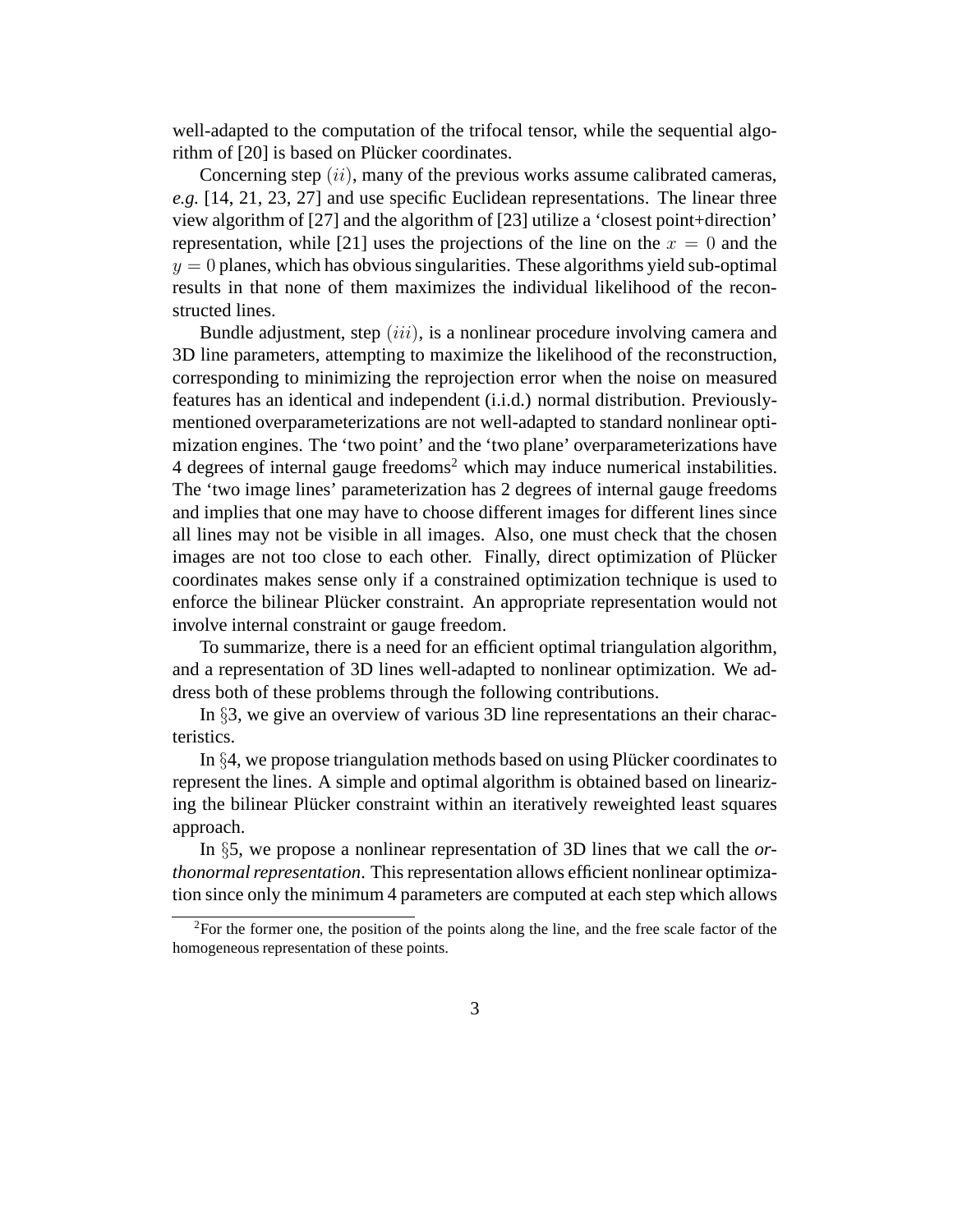the use of a standard unconstrained optimization engine. With this representation, there is no internal gauge freedom or consistency constraint, and analytic differentiation of the error function is possible.

Finally, §6 validates our algorithms and compares them to existing ones. The next section gives some preliminaries and notations and states the problem.

## **2 Preliminaries and Notation**

**Notation.** We make no formal distinction between coordinate vectors and physical entities. Everything is represented in homogeneous coordinates. Equality up to scale is denoted by  $\sim$ , transposition and transposed inverse by <sup>T</sup> and <sup>-T</sup>. Vectors are typeset using bold fonts (L, l), matrices using sans-serif fonts (S, A, R) and scalars in italics. Bars represent inhomogeneous leading parts of vectors or matrices, *e.g.*  $M^{\mathsf{T}} \sim (\bar{M}^{\mathsf{T}} \mid m)$ . The  $\mathcal{L}_2$ -norm of vector v is denoted  $||v||$ . The identity matrix is denoted I.  $SO(2)$  and  $SO(3)$  denote the 2D and 3D rotation groups.

The 2D orthogonal (Euclidean) distance between point q and line l weighted by  $q_3$  is:

$$
d_{\perp}^{2}(\mathbf{q}, \mathbf{l}) = (\mathbf{q}^{\mathsf{T}} \mathbf{l})^{2} / (l_{1}^{2} + l_{2}^{2}). \tag{1}
$$

**Matrix factorization.** We make use of the Singular Value Decomposition of matrices, dubbed SVD. The SVD of matrix A is  $A_{m \times n} = U_{m \times n} \Sigma_{n \times n} V_n^{\mathsf{T}}$  $_{n\times n}^{\text{T}}$ , where U and V are orthonormal, and  $\Sigma$  is diagonal, containing the singular values of A in decreasing order. The QR factorization of matrix A is  $A_{m \times n} = Q_{m \times m} R_{m \times n}$ , with Q orthonormal and R upper triangular. More details on these matrix factorizations can be read in *e.g.* [7].

**Maximum likelihood estimation.** As noted in [11, §15.7.2], no matter how many points are used to represent an image line l, the quadratic error function on it can be expressed in the form  $d_{\perp}^2(\mathbf{x}, \mathbf{l}) + d_{\perp}^2(\mathbf{y}, \mathbf{l})$  for two weighted points x, y on l. We will use this representation for simplicity. If we have 3D lines  $S = {\{\mathbf{L}^1, \dots, \mathbf{L}^m\}}$  and cameras  $\mathcal{M} = {\{\mathsf{P}^1, \dots, \mathsf{P}^n\}}$ , the negative log likelihood function  $E(S, \mathcal{M})$  for the reconstruction, corresponding to the reprojection error,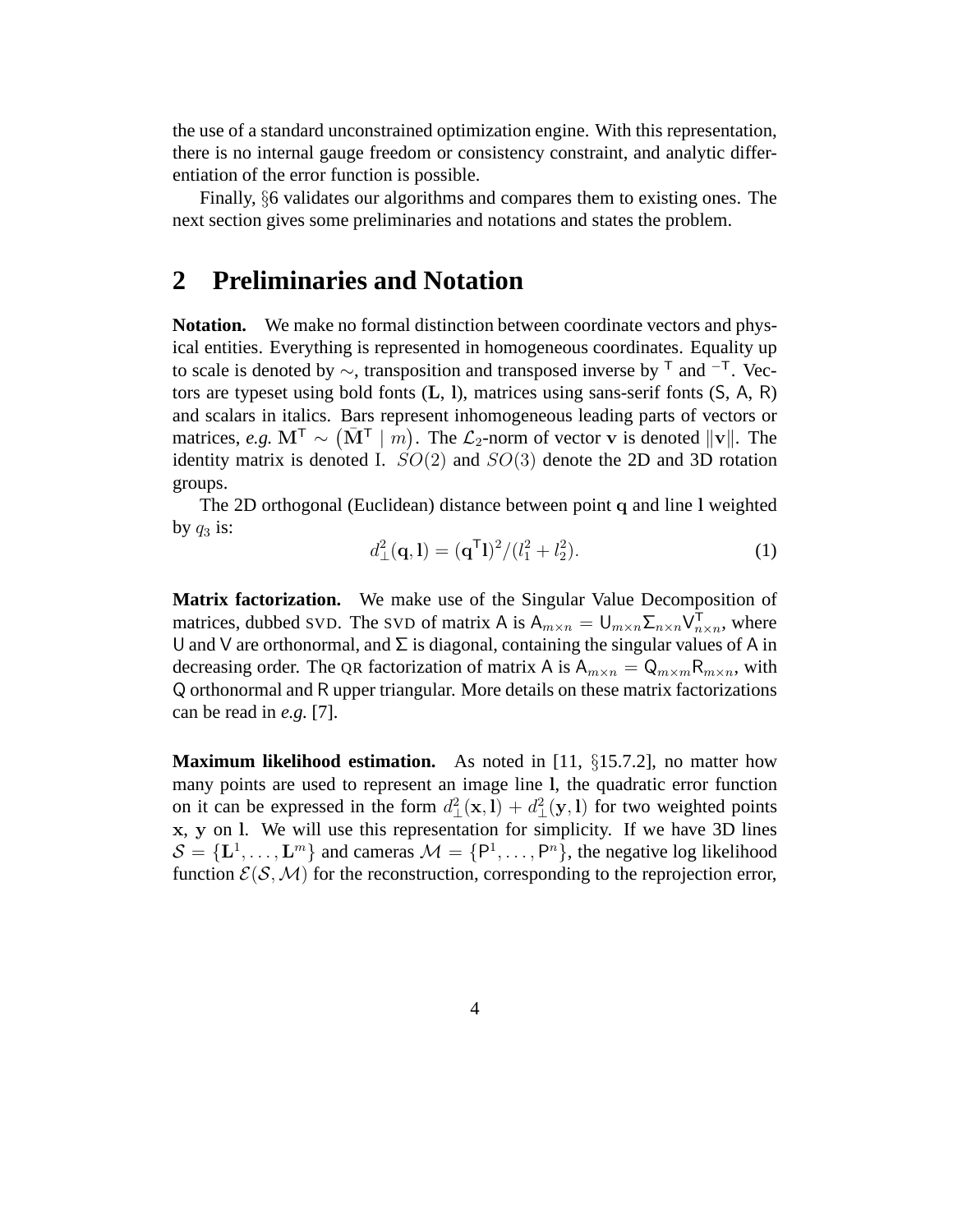can be written in terms of individual reprojection errors  $\mathcal{E}(\mathbf{L}^j, \mathcal{M})$  for each line j:

$$
\mathcal{E}(\mathcal{S}, \mathcal{M}) = \sum_{j=1}^{m} \mathcal{E}(\mathbf{L}^{j}, \mathcal{M})
$$
 (2)

$$
\mathcal{E}(\mathbf{L}^j, \mathcal{M}) = \sum_{i=1}^n \left( d_\perp^2(\mathbf{x}^{ij}, \mathbf{l}^{ij}) + d_\perp^2(\mathbf{y}^{ij}, \mathbf{l}^{ij}) \right). \tag{3}
$$

## **3 Representing 3D Lines**

We describe several representations for 3D lines in projective space and their characteristics. Some of these representations are 'partial' in the sense that they can only represent a subset of all 3D lines. For example, some work on metric reconstruction, particularly in photogrammetry, assume that the reconstructed lines do not lie at infinity. The goal of this study is to choose a representation for the triangulation and bundle adjustment problems. Concerning the triangulation, the most important criterion is that the reprojected lines is a linear function of the 3D line. Bundle adjustment is a nonlinear procedure allowing more flexibility in the choice of the parameterization. The quality of the parameterization is assessed based on criteria such as the number of internal gauge freedoms or internal constraints. A summary of the reviewed representations is finally provided. The first representation that we describe is the Plücker coordinates. We link all the other representations to Plücker coordinates.

#### **3.1 Complete Representations**

**Plücker coordinates.** Given two 3D points  $M^T \sim (\bar{M}^T | m)$  and  $N^T \sim (\bar{N}^T | n)$ , one can represent the line joining them by a homogeneous 'Plücker'  $\bar{N}^{\dagger}$  | n), one can represent the line joining them by a homogeneous 'Plücker'  $\vec{b}$ -vector  $\vec{L}^T \sim (\vec{a}^T \mid \vec{b}^T)$ , see *e.g.* [11, §2.2]:

$$
\begin{cases}\n\mathbf{a} = \bar{\mathbf{M}} \times \bar{\mathbf{N}} \\
\mathbf{b} = m\bar{\mathbf{N}} - n\bar{\mathbf{M}}.\n\end{cases} (4)
$$

Other conventions for Plücker 6-vectors are also possible. Each comes with a bilinear constraint that the 6-vector must satisfy in order to represent valid line coordinates. For our definition, the constraint is:

$$
C(\mathbf{L}) = 0 \quad \text{where} \quad C(\mathbf{L}) = \mathbf{a}^{\mathsf{T}} \mathbf{b}.
$$
 (5)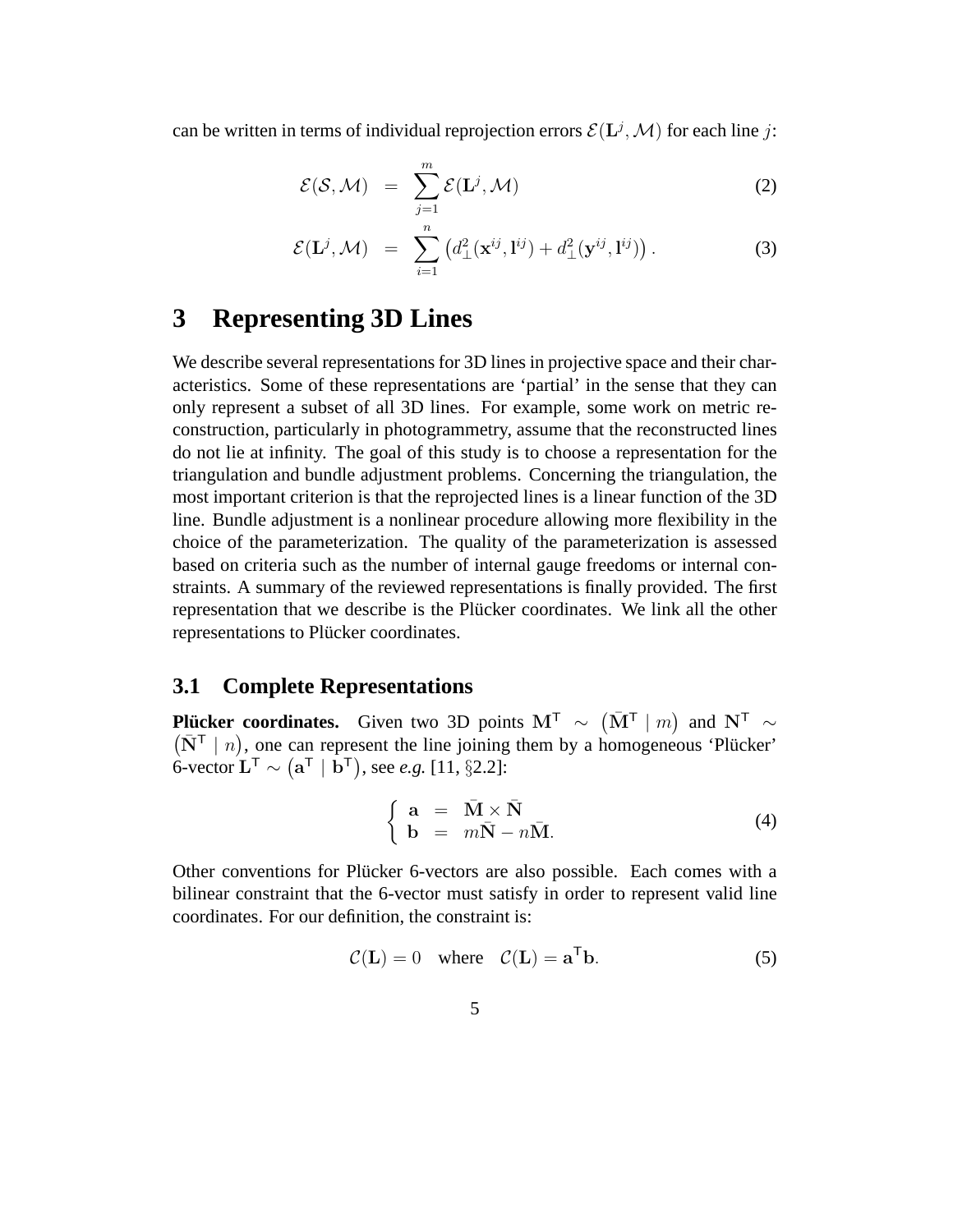Similarly, one can construct the Plücker coordinates of a line defined as the meet of two planes. The Plücker coordinates of a line defined as the meet of two planes  $\mathbf{P}^{\mathsf{T}} \sim (\bar{\mathbf{P}}^{\mathsf{T}} \mid p)$  and  $\mathbf{Q}^{\mathsf{T}} \sim (\bar{\mathbf{Q}}^{\mathsf{T}} \mid q)$  are given by:

$$
\begin{cases}\n\mathbf{a} = p\bar{\mathbf{Q}} - q\bar{\mathbf{P}} \\
\mathbf{b} = \bar{\mathbf{P}} \times \bar{\mathbf{Q}}.\n\end{cases}
$$
\n(6)

As an example, triangulation from two views has the following closed-form solution. Let  $P^1$  and  $P^2$  be the two projection matrices and  $I^1$  and  $I^2$  the two imaged lines. The Plücker coordinates of the corresponding 3D line are given as the meet of the two viewing planes  $\pi^i \sim P^{i\mathsf{T}} \mathbf{l}^i$ .

Given a standard  $(3 \times 4)$  perspective projection matrix P ~  $(\bar{P} \mid \mathbf{p})$ , a  $(3 \times 6)$ matrix projecting Plücker line coordinates  $[2, 5]$  is given by:

$$
\widetilde{P} \sim (\det(\overline{P})\overline{P}^{-T} \mid [\mathbf{p}]_{\times}\overline{P}).
$$
\n(7)

It can be easily derived by expanding the expression of the 2D line joining the projections of two points:

$$
1 \sim m \wedge n
$$
  
\n
$$
\sim (PM) \wedge (PN)
$$
  
\n
$$
\sim (\bar{P}\bar{M} + mp) \wedge (\bar{P}\bar{N} + np)
$$
  
\n
$$
\sim (\bar{P}\bar{M}) \wedge (\bar{P}\bar{N}) + mp \wedge (\bar{P}\bar{N}) - np \wedge (\bar{P}\bar{M})
$$
  
\n
$$
\sim det(\bar{P})\bar{P}^{-T}(\bar{M} \wedge \bar{N}) + [p]_{\wedge} \bar{P}(m\bar{N} - n\bar{M})
$$
  
\n
$$
\sim \tilde{P}L.
$$

Seo *et al.* [20] use the Plücker coordinates representation for sequential Structure-From-Motion with a Kalman filtering technique. Pottmann *et al.* [17] use these coordinates for 3D shape reconstruction and understanding from 3D data.

**Pair of points or pair of planes.** These are two dual representations, described in details in [11, §2.2.2]. In the first case, the line is defined as the join of two points  $M$  and  $N$ , and in the second case, it is defined as the intersection of two planes P and Q. These representations have similar characteristics. They have 8 parameters, hence 4 degrees of gauge freedom, the position of the points along the line (respectively the position of the planes in the pencil of planes around the line) and the scale factors in the homogeneous coordinates of the points or the planes.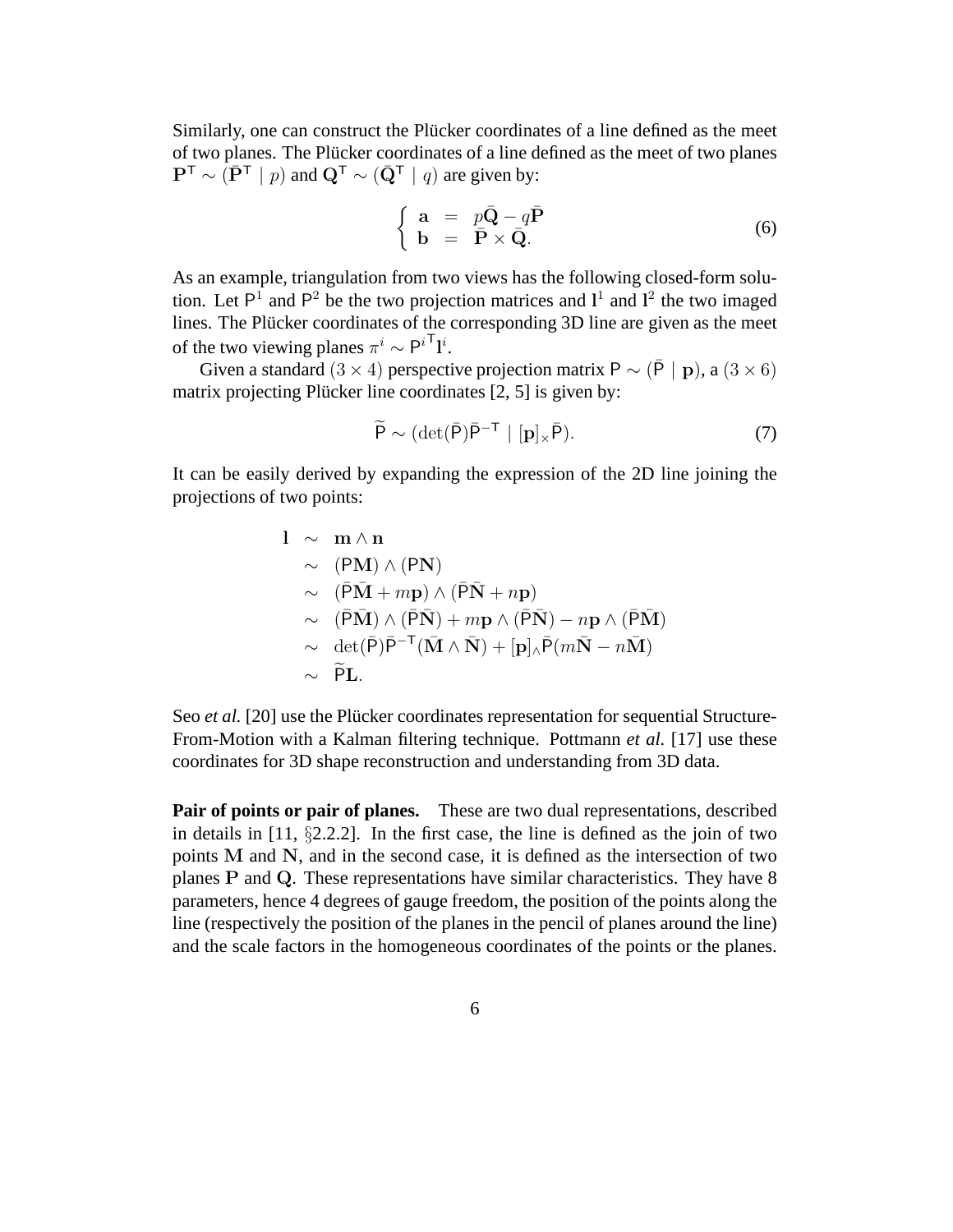For metric reconstruction, if one drops the lines at infinity, the two point representation has 6 parameters. There is a direct link with Plücker coordinates using equations (4) and (6). The reprojected line l is a bilinear function of the entries of the point or the plane coordinates. For example, for the two point representation,  $l \sim (PM) \times (PN)$ . Hartley [10] proposes a triangulation algorithm based on these representations. Habib *et al.* [9] use the two point representation for bundle adjustment. They consider that the line is not at infinity. The ambiguity on the position of the points along the line is fixed by constraining them to reprojected near the end-points observed in one of the images.

#### **3.2 Partial Representations**

**Closest point and direction.** A 3D line is represented by its closest point to the origin, with coordinates  $Q^T \sim (\bar{Q}^T)$ , and its direction, with coordinates  $Q_{\infty}^{\mathsf{T}} \sim (\bar{Q}_{\infty}^{\mathsf{T}} 0)$ , giving a total of 6 parameters. This representation does not include lines at infinity and hence can not be used in projective space. The link with the Plücker line coordinates  $L$  is given by:

$$
\mathbf{L} \sim \begin{pmatrix} \bar{\mathbf{Q}} \times \bar{\mathbf{Q}}_{\infty} \\ & \\ \bar{\mathbf{Q}}_{\infty} & \end{pmatrix}.
$$

Reprojecting the line with the camera matrix P  $\sim$  (P p) is a bilinear function of the line parameters:  $l \sim (\bar{P}\bar{Q} + p) \times (\bar{P}\bar{Q}_{\infty})$ . The line reconstruction algorithms proposed by Weng *et al.* [27] for three views and by Taylor and Kriegman [23] for multiple views use this representation. In the field of photogrammetry, Tommaselli and Lugnani [24] use this representation for bundle adjustment. Mulawa and Mikhail [16] use the additional constraint  $\|\bar{\mathbf{Q}}_{\infty}\| = 1$ .

**Two projections.** A 3D line can be represented by two projections [10, 21]. This is related to the fact that reconstructing a line from two views has in general a unique solution.

Spetsakis and Aloimonos [21] use the intersection of two planes, one parallel to the plane  $x = 0$ , and the other one parallel to the plane  $y = 0$ . These two planes are formulated using 4 parameters a, b, c and d by  $x = az + b$  and  $y = cz + d$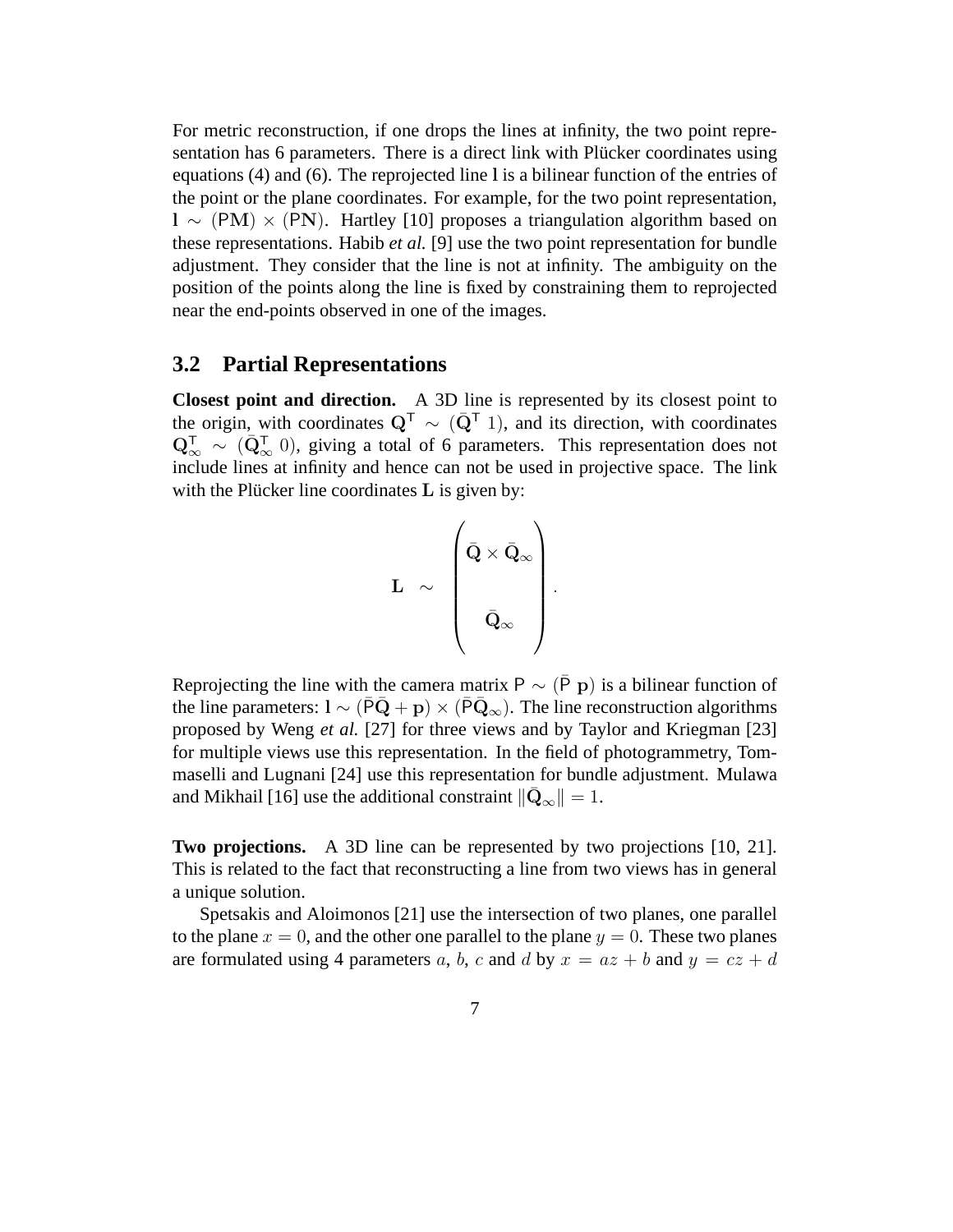respectively. The pencil of points  $Q$  on the 3D line is parameterized by the z coordinate:

$$
\mathbf{Q} \sim \begin{pmatrix} az+b \\ cz+d \\ z \\ 1 \end{pmatrix}.
$$

This representation has obvious singularities: lines which are parallel to the plane  $z = 0$  can not be represented. Indeed, the points lying on such lines have a constant z coordinate, and since the points are parameterized by this coordinate, one always gets the same point if the z coordinate is constant. One can link this representation to the Plücker coordinates  $L$  of the line by considering any two points lying on the line, *e.g.* for  $z = 0$  and  $z = 1$ , and equation (4), giving:

$$
\mathbf{L} \sim \begin{pmatrix} d \\ -b \\ bc - da \\ a \\ c \\ 1 \end{pmatrix}.
$$

Ayache and Faugeras [4] use this representation for mobile robot navigation. In the field of photogrammetry, Habib [8] extends this representation by using different pairs of planes depending on the 3D line, in order to avoid the singularities.

Hartley [10] uses two images of the line. This representation has the following singularities: all 3D lines lying in an epipolar plane induced by the two cameras have the same images in both views. The 3D lines that can not be uniquely represented thus form a Linear Line Complex, see *e.g.* [22]. Note that these singularities can be encountered in practice. The Plücker coordinates corresponding to this representation can be calculated by intersecting the two viewing planes induced by the two image lines using equation (6). Hartley shows that the reprojection of the line in other views in a bilinear function of the parameters.

**The Denavit-Hartenberg parameters.** The Denavit-Hartenberg representation [3] has become the standard way of representing robots and modeling their motions. The idea is to relate each joint to the next by using the minimal 4 parameters, namely two distances and two angles. A general 3D Euclidean transformation, between two Euclidean coordinate frames, has 6 degrees of freedom. For using the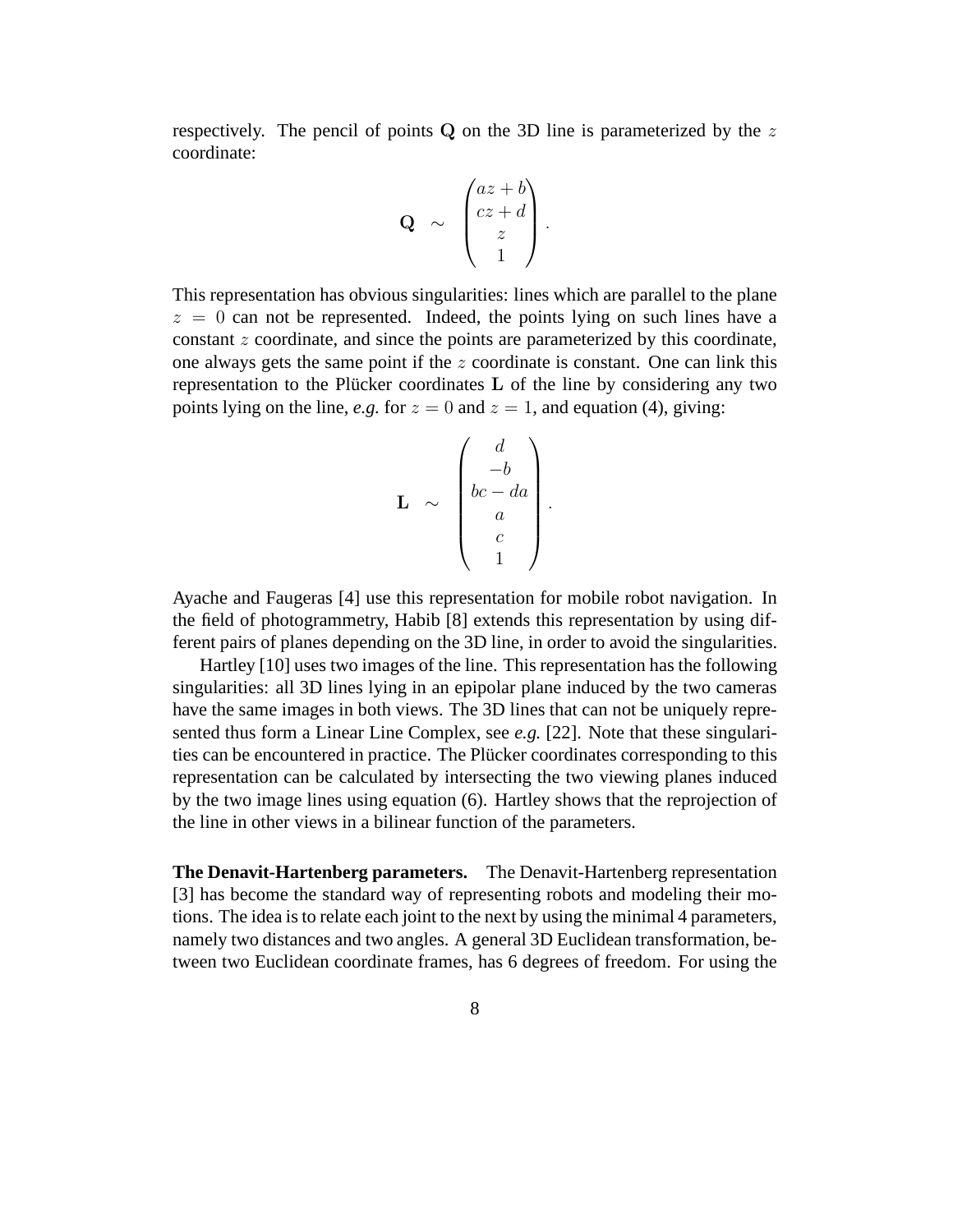Denavit-Hartenberg representation, the  $x$ -axis of one coordinate frame has to be aligned with the line orthogonal to the  $z$  axes of both coordinate frames, which cancels out 2 degrees of freedom, 1 in rotation and 1 in translation. This suggests to represent a 3D line by the  $z$ -axis of a coordinate frame, and to parameterize it by the 4 Denavit-Hartenberg parameters with respect to a reference coordinate frame, *e.g.* the world coordinate frame. The Plücker coordinates corresponding to these parameters can be obtained by *e.g.* applying the coordinate transformation given by the 4 parameters to the z-axis  $\mathbf{L}_z^{\mathsf{T}} \sim (0\; 0\; 0\; 0\; 0\; 1)$  of the reference frame using a 3D line rigid displacement matrix [2]. The projection equation is nonlinear in the Denavit-Hartenberg parameters since it involves products and trigonometric operators.

One problem with this parameterization is that two distances are used as parameters, which prevents from representing the lines at infinity. There is also an indeterminacy in the choice of one of the coordinate frame when the line is parallel to the z-axis of the reference coordinate frame.

Roberts [19] proposes to model 3D lines using two distances and two angles. His representation has drawbacks similar to those described above.

Note that there are other representations for modeling robots. For example, Hayati *et al.* [12] introduce an extra rotation parameter to the Denavit-Hartenberg representation to model the error due to near parallel axes. This representation is thus not minimal.

#### **3.3 Summary**

Table 1 summarizes the characteristics of the aforementioned representations, and of the orthonormal representation that we propose in  $\S 5$ . We observe that the only representation for which the reprojected lines is a linear function of the 3D line parameters is the Plücker coordinates. It is also seen that besides our orthonormal representation, no other complete representation allows a minimal update with 4 parameters, which is due to gauge freedoms and / or internal consistency constraints. Minimal update is an important criterion for using a representation within bundle adjustment.

## **4 Triangulation**

This section discusses computation of structure given camera motion. We propose direct linear and iterative nonlinear methods to recover Plücker line coordinates.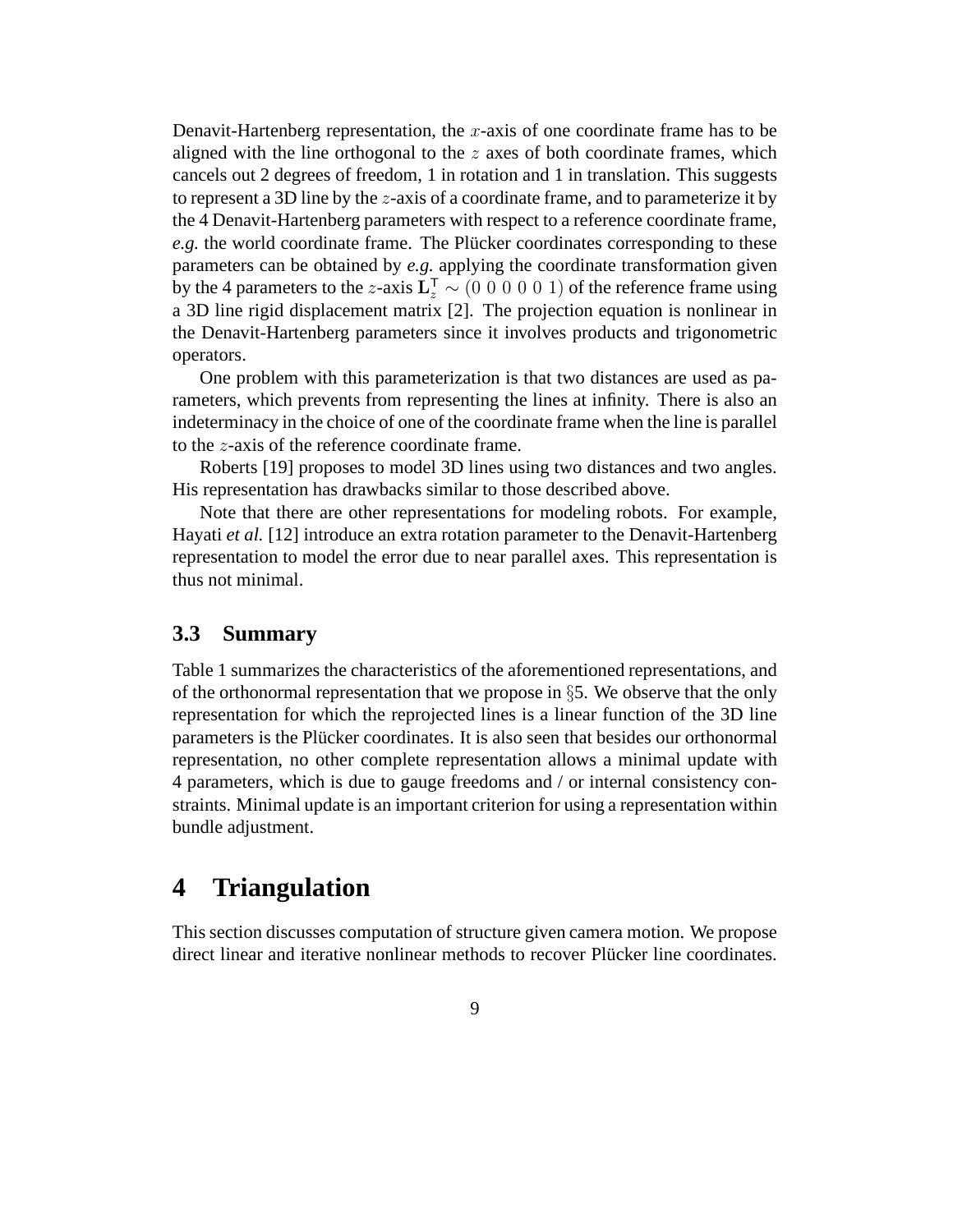| representation              | comp. | # gauge | # cstr | reprojection | min. up. |
|-----------------------------|-------|---------|--------|--------------|----------|
| closest point and direction | no    |         |        | bilinear     | no       |
| two image lines             | no    |         |        | bilinear     | no       |
| Denavit-Hartenberg          | no    |         |        | non-linear   | yes      |
| two points or two planes    | yes   |         |        | bilinear     | no       |
| Plücker coordinates         | yes   |         |        | linear       | no       |
| orthonormal representation  | yes   |         |        | non-linear   | yes      |

Table 1: Summary of different representations for 3D lines with their characteristics. The ability of the representation to cover all lines in  $\mathbb{P}^3$  is on the column 'comp.' (completeness). The number of gauge freedoms (column '# gauges') and internal constraints (column '# cstr') are strongly linked. The 'reprojection' column is about the equation for reprojecting the 3D line with a perspective camera. The column 'min. up.' indicates if the representation can be updated with 4 parameters.

These algorithms are general in the sense that they can be used with calibrated, partially calibrated or uncalibrated cameras.

First, we describe a somehow trivial linear algorithm where a biased error function (compared to the reprojection error) is minimized. This algorithm is subject to the same kind of drawback as the eight-point algorithm for computing the fundamental matrix: due to possible noise in the data, the resulting 6-vectors do not generally satisfy the bilinear Plücker constraint (5), similarly to the matrix computed by the eight-point algorithm not being rank deficient [11,  $\S 10.2$ ]. We propose what we call a *Plucker correction* procedure, which allows to compute the closest Plücker coordinates to a 6-vector.

Second, we propose an algorithm where the reprojection error of the line is minimized. The cornerstone of this algorithm is the linearization of the Plücker constraint.

Since the reconstruction of each line is independent from the others, we drop the  $j$  index in this section.

#### **4.1 Linear Algorithm**

We describe a linear algorithm, 'LIN'. In the reprojection error (3), each term is based on the square of the 2D point-to-line orthogonal distance  $d_{\perp}$ , defined by equation (1). The denominator of this distance is the cause of the nonlinearity.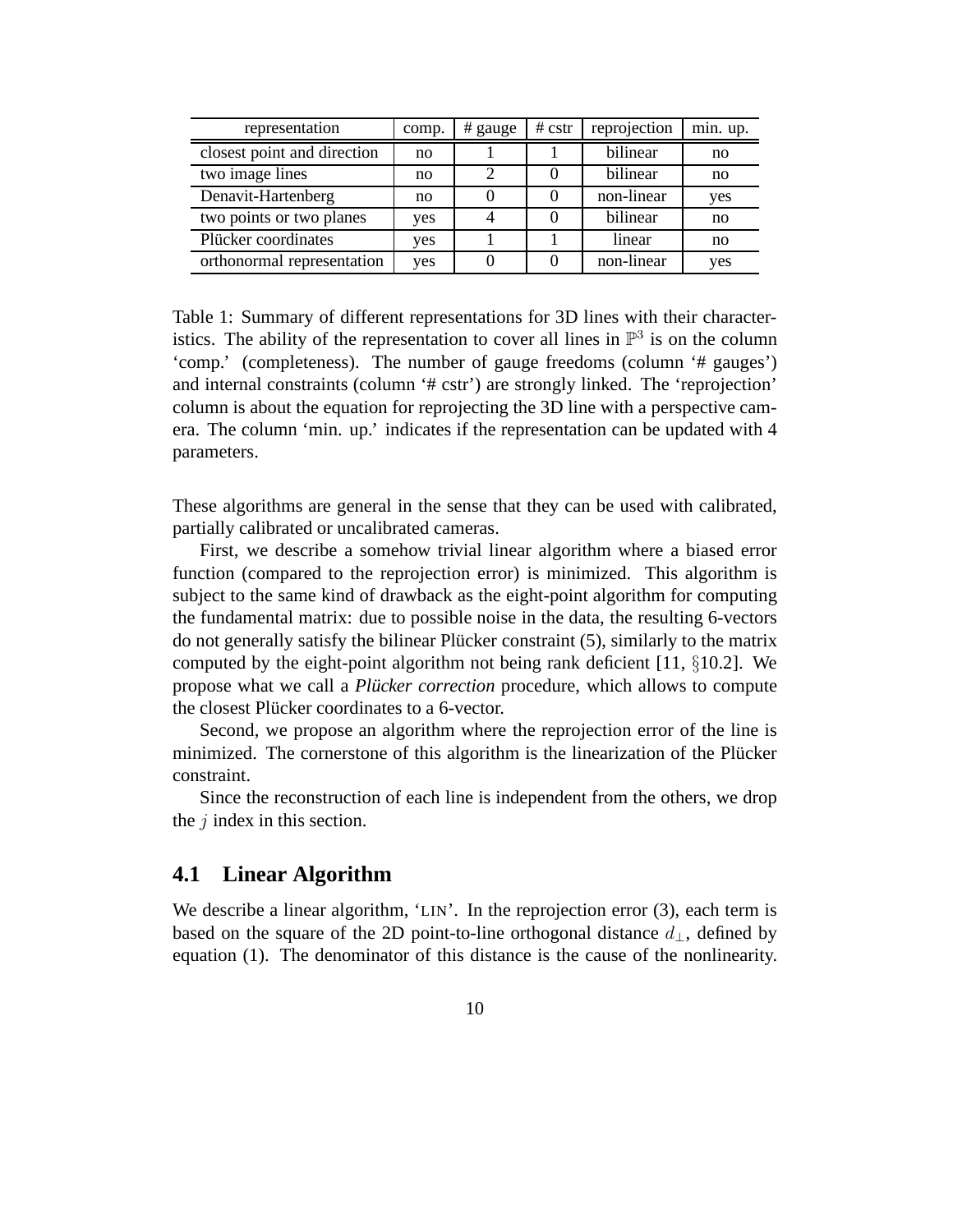Ignoring this denominator leads to an algebraic distance denoted  $d_a$ , biased compared to the orthogonal distance. It is linear in the predicted line l and defined by  $d_a^2(\mathbf{q}, \mathbf{l}) = d_{\perp}^2(\mathbf{q}, \mathbf{l}) w^2 = (\mathbf{q}^T \mathbf{l})^2$ , where the scalar factor w encapsulates the bias as  $w^2 = l_1^2 + l_2^2$ :

$$
(w^{i})^{2} = ((\widetilde{\mathbf{P}}^{i}\mathbf{L})_{1})^{2} + ((\widetilde{\mathbf{P}}^{i}\mathbf{L})_{2})^{2}.
$$
 (8)

We define the biased linear least squares error function:

$$
\mathcal{B}(\mathbf{L}, \mathcal{M}) = \sum_{i=1}^{n} \left( (\mathbf{x}^{i\mathsf{T}} \widetilde{\mathsf{P}}^{i} \mathbf{L})^2 + (\mathbf{y}^{i\mathsf{T}} \widetilde{\mathsf{P}}^{i} \mathbf{L})^2 \right)
$$
(9)

$$
= \|A_{(2n\times 6)}\mathbf{L}\|^2 \quad \text{with} \quad A = \begin{pmatrix} \cdots \\ \mathbf{x}^{i\mathsf{T}}\widetilde{\mathsf{P}}^i \\ \mathbf{y}^{i\mathsf{T}}\widetilde{\mathsf{P}}^i \\ \cdots \end{pmatrix} . \tag{10}
$$

Since L is an homogeneous vector, we add the constraint  $\Vert L \Vert^2 = 1$ . The L that minimizes  $\mathcal{B}(L,\mathcal{M})$  is then given by the singular vector of A associated to its smallest singular value, that we compute using SVD. Due to noise, the recovered 6-vector does not in general satisfy the Plücker constraint (5).

#### **4.2 Plucker Correction ¨**

The Plücker correction procedure is analogous to the standard rank correction of the fundamental matrix based on SVD: the eight-point algorithm linearly computes a full-rank matrix F, whose smallest singular value is nullified to obtained the rank-two matrix  $\overline{F}$ , see *e.g.* [11]. Matrix  $\overline{F}$  is the closest rank-two matrix to  $\overline{F}$ , in the sense of the Frobenius norm. It is used to initialize nonlinear algorithms.

The Plücker correction procedure computes the closest Plücker coordinates to a given 6-vector, where closest is to be understood in the sense of the  $\mathcal{L}_2$ -norm, equivalent to the matrix Frobenius norm. It is also equivalent to the Euclidean distance between two points in  $\mathbb{R}^6$ . This correction is necessary to initialize the nonlinear algorithms from the solution provided by linear methods ignoring the Plücker constraint. Pottmann *et al.* [17] use the Euclidean distance between Plücker coordinate vectors to compare 3D lines. They underline the facts that this distance is practical for minimization purposes and is in accordance with visualization in the region of interest, *i.e.* near the origin.

More formally, let  $L^{\top} \sim (a^{\top} \mid b^{\top})$  be a 6-vector that does not necessarily satisfy the Plücker constraint (5), i.e.  $a^Tb$  might be non-zero. We seek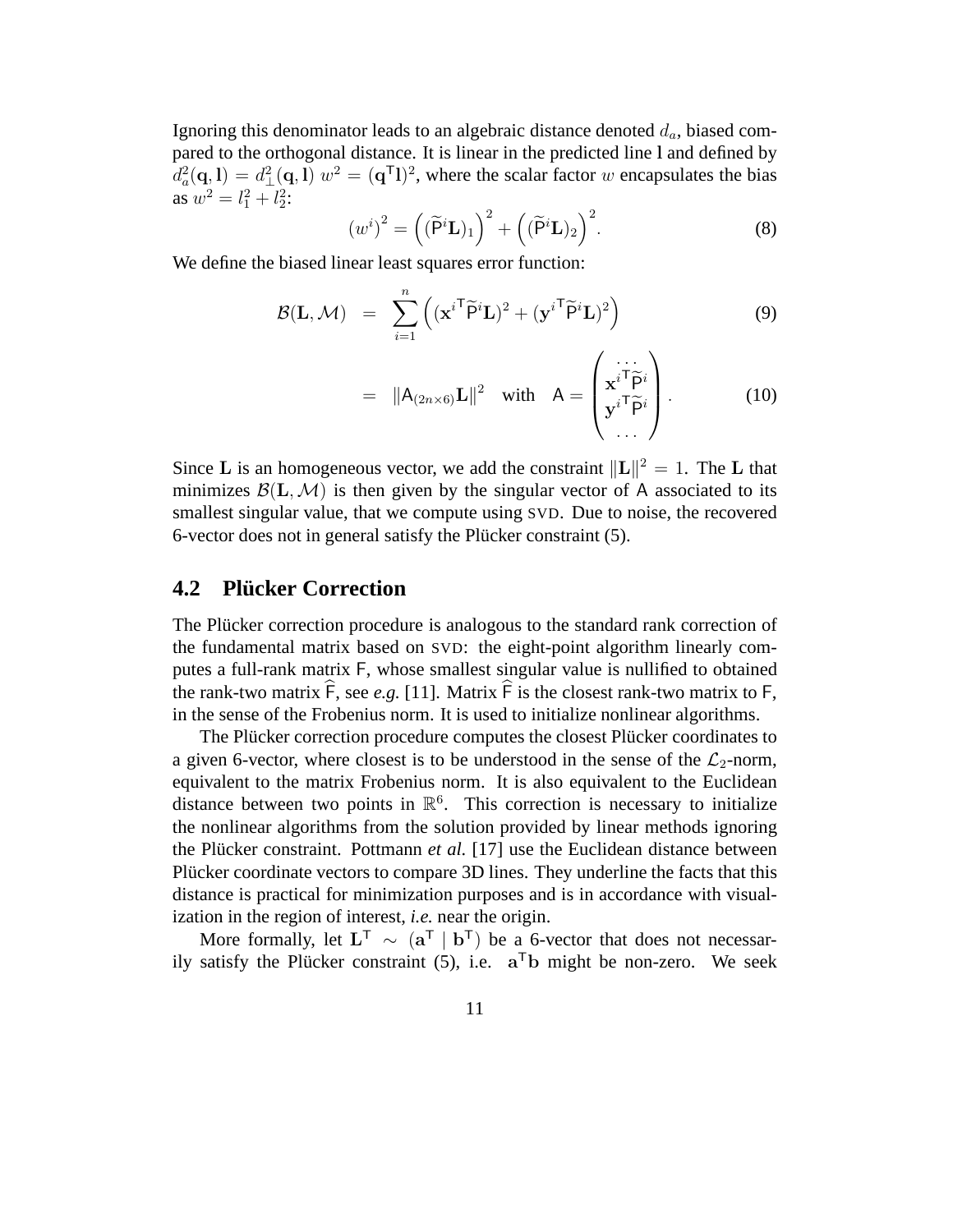$\widehat{\mathbf{L}}^{\mathsf{T}} \sim (\mathbf{u}^{\mathsf{T}} \mid \mathbf{v}^{\mathsf{T}})$ , defined by  $\min_{\widehat{\mathbf{L}}, \mathbf{u}^{\mathsf{T}} \mathbf{v} = 0} \|\widehat{\mathbf{L}} - \mathbf{L}\|^2$ . This is a linear least squares optimization problem under a nonlinear constraint. Although it has a clear and concise formulation, it is *not* trivial.

Obviously, one can modify one entry of the Plücker coordinates in accordance with the Plücker constraint, *e.g.* set  $a_1 = -(a_2b_2 + a_3b_3)/b_1$ . This simple solution has the disadvantage that the entry must be chosen depending on the actual values of the coordinates since the correction rule uses a division. Also, all entries are clearly not treated uniformly.

By comparison, our solution orthogonally projects the 6-vector on the Klein quadric and treats all its entries the same way. Kanatani [13] proposes a general iterative scheme for projecting points on nonlinear manifolds, such as projecting points in  $\mathbb{R}^6$  on the Klein quadric. Our algorithm performs this projection in a non iterative manner, which thus guarantees that the optimal projected point on the Klein quadric, *i.e.* the optimal 3D line, is found. Its derivation is quite tricky but it can be readily implemented with few lines of code from its summary shown in table 2.

- Compute the Singular Value Decomposition  $(a\ b) = \overline{U} \overline{\Sigma} \overline{V}^T$ .
- Let  $\bar{Z} = \bar{\Sigma} \bar{V}^{\mathsf{T}}$ , form matrix  $\bar{\mathsf{T}} = \begin{pmatrix} z_{21} & z_{22} \\ z_{12} & -z_{11} \end{pmatrix}$ .
- Compute the singular vector  $\hat{v}$  associated to the smallest singular value of matrix T.
- Define  $\bar{V} = \begin{pmatrix} \hat{v}_1 & -\hat{v}_2 \\ \hat{v}_2 & \hat{v}_1 \end{pmatrix}$  $\frac{\hat{v}_1}{\hat{v}_2}$   $\frac{-\hat{v}_2}{\hat{v}_1}$  and set  $(\mathbf{u} \mathbf{v}) \sim \bar{\mathbf{U}} \widehat{\mathbf{V}} \text{ diag} \left( \widehat{\mathbf{V}}^{\mathsf{T}} \bar{\mathbf{\Sigma}} \bar{\mathbf{V}}^{\mathsf{T}} \right)$ .

Table 2: The *Plücker correction* algorithm. Given a 6-vector  $L^{\top} \sim (a^{\top} | b^{\top})$ , this algorithm computes the closest Plücker coordinates  $\hat{\mathbf{L}}^{\mathsf{T}} \sim (\mathbf{u}^{\mathsf{T}} \mid \mathbf{v}^{\mathsf{T}})$ , i.e.  $\mathbf{u}^{\mathsf{T}}\mathbf{v} = 0$ , in the sense of the  $\mathcal{L}_2$ -norm, i.e.  $\|\mathbf{\hat{L}} - \mathbf{L}\|^2$  is minimized.

**A geometric interpretation.** We interpret the 3-vectors a, b, u and v as coordinates of 3D points. These points are not directly linked to the underlying 3D line. This interpretation is just intended to visualize the problem. The Plücker constraint  $\mathbf{u}^\top \mathbf{v}$  corresponds to the fact that the lines induced by the origin with  $\mathbf{u}$ and v are perpendicular. The correction criterion is the sum of squared Euclidean distances between a and u and between b and v. Hence, the problem may be formulated as finding two points  $u$  and  $v$ , as close as possible to a and  $b$  respectively and such that the lines induced by the origin with u and v are perpendicular. We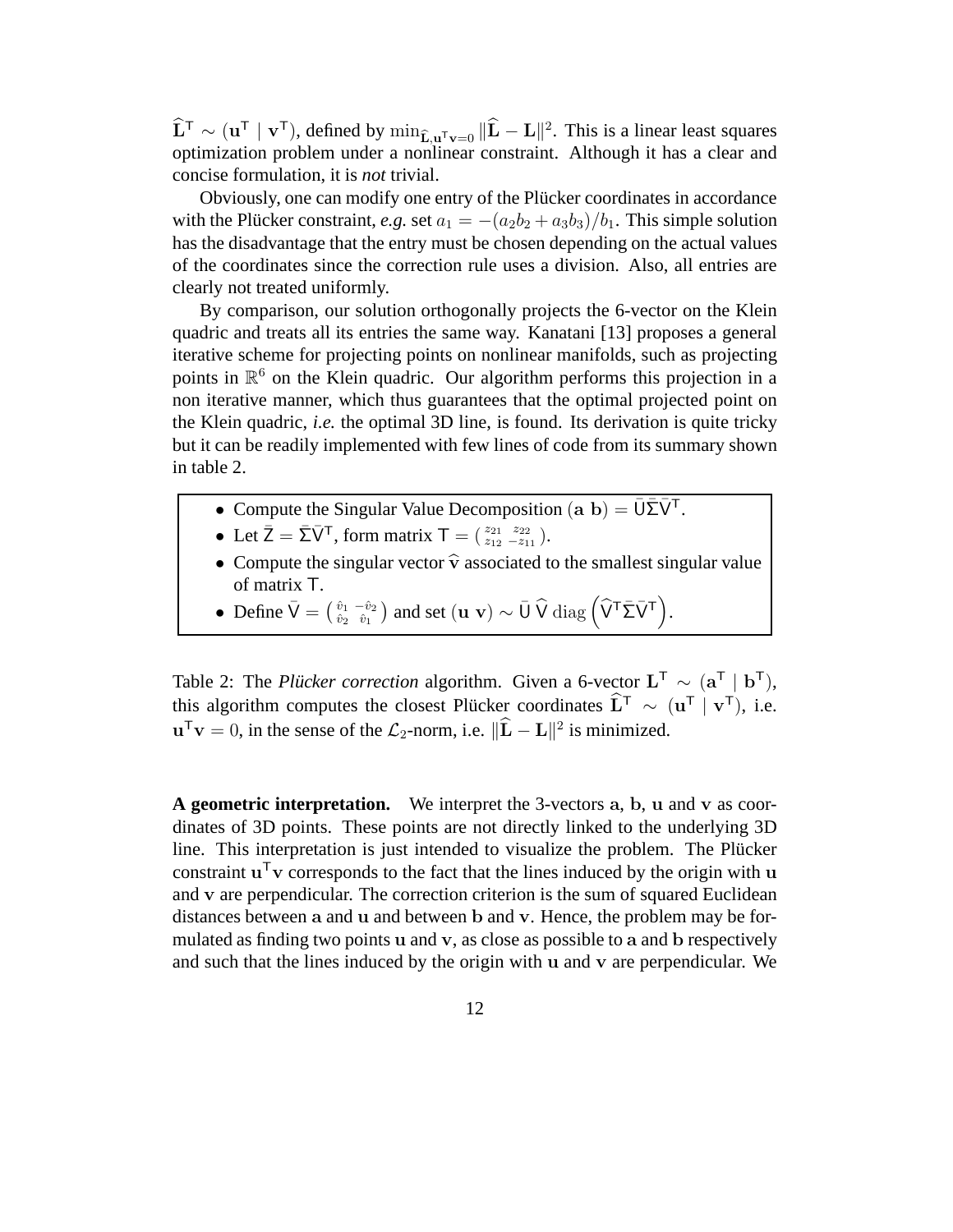begin by rotating the coordinate frame such that a and b are transferred on the  $z = 0$  plane. This is the *reduction of the problem*. We *solve the reduced problem*, by finding two points on the  $z = 0$  plane, minimizing the correction criterion and satisfying the Plücker constraint. Finally, we *express the solution* back to the original space.

**Reducing the problem.** Let us define the  $(3 \times 2)$  matrices  $\overline{C} \sim (a \ b)$  and  $\hat{C} \sim (\mathbf{u} \mathbf{v})$ . The Plücker constraint is fulfilled if and only if the columns of matrix  $\hat{\mathsf{C}}$  are orthogonal. We rewrite the correction criterion as :

$$
\mathcal{O} = \|\mathbf{L} - \widehat{\mathbf{L}}\|^2 = \|\bar{\mathbf{C}} - \widehat{\mathbf{C}}\|^2.
$$

Using the following SVD  $\bar{C}_{(3\times2)} = \bar{U}_{(3\times2)}\bar{\Sigma}_{(2\times2)}\bar{V}_{(2\times2)}^T$ :

$$
\mathcal{O} = \|\bar{U}\bar{\Sigma}\bar{V}^{\mathsf{T}} - \widehat{\mathsf{C}}\|^2 = \|\bar{\Sigma}\bar{V}^{\mathsf{T}} - \bar{U}^{\mathsf{T}}\widehat{\mathsf{C}}\|^2,
$$

since  $\bar{U}$  has orthonormal columns. We define  $\bar{Z} = \bar{\Sigma}\bar{V}^T$  and  $\hat{Z} = \bar{U}^T\hat{C}$ . Matrix  $\bar{V}$ is orthonormal and  $\bar{\Sigma}$  is diagonal, hence the rows of  $\bar{Z}$  are orthogonal (*i.e.*  $\bar{Z}\bar{Z}^T$  is diagonal, but not  $\overline{Z}^T\overline{Z}$ ). Note that  $\widehat{Z} = \overline{U}^T\widehat{C}$  implies  $\widehat{C} = \overline{U}\widehat{Z}$ , even if  $\overline{U}\overline{U}^T$  is not the identity<sup>3</sup>. The problem is reduced to finding a column-orthogonal<sup>4</sup> matrix  $\hat{Z}$ , as close as possible to the row-orthogonal matrix Z.

**Solving the reduced problem.** We parameterize the column-orthogonal matrix  $\hat{Z}$  as  $\hat{Z} = \hat{V}\hat{\Sigma}$ , where  $\hat{V}$  is orthonormal and  $\hat{\Sigma}$  is diagonal. Hence :

$$
\mathcal{O} = \|\bar{\Sigma}\bar{V}^{\mathsf{T}} - \widehat{V}\widehat{\Sigma}\|^2 = \|\widehat{V}^{\mathsf{T}}\bar{\Sigma}\bar{V}^{\mathsf{T}} - \widehat{\Sigma}\|^2.
$$

The diagonal matrix  $\hat{\Sigma}$  which minimizes this expression is given by the diagonal entries of  $\widehat{V}^T\overline{\Sigma}\overline{V}^T$ , and does not depend on the solution for  $\widehat{V}$ . The orthonormal

<sup>&</sup>lt;sup>3</sup>Indeed, denote  $\mathbf{u}_i$  the columns of matrix  $\bar{U}$  and form  $U = (\mathbf{u}_1 \ \mathbf{u}_2 \ \mathbf{u}_1 \times \mathbf{u}_2)$ . We have  $U^T \bar{U} =$  $(I_{(2\times2)}$   $\mathbf{0}_{(2\times1)})^T$ . Let us multiply the correction criterion by  $U^T$ :  $\mathcal{O} = ||(\bar{V}\bar{\Sigma} \ \mathbf{0}_{(2\times1)})^T U^{\dagger} \hat{C} \parallel^2$ . Denote  $Y_{(3\times2)} = U^{\dagger} \hat{C}$ . The optimal solution has the form  $Y^{\dagger} = (\hat{Z}^{\dagger} \mathbf{0}_{(2\times1)})$ , since, according to the geometric interpretation, the corrected points u and v must lie on the plane defined by points a, b and the origin, the plane  $z = 0$ . Therefore, we obtain  $\hat{C} = UY = \bar{U}\bar{Y}$ .

<sup>&</sup>lt;sup>4</sup>The fact that matrix  $\hat{Z} = \bar{U}^T\hat{C}$  is column-orthogonal is induced from the Plücker constraint. Indeed, this constraint implies that  $\hat{C}$  is column-orthogonal, hence  $\hat{C}^T\hat{C}$  is diagonal. Matrix  $U^T\hat{C}$ , where  $SO(3) \ni U = (\mathbf{u}_1 \ \mathbf{u}_2 \ \mathbf{u}_1 \times \mathbf{u}_2) = (\bar{U} \ \bar{\mathbf{u}})$ , is also column-orthogonal. Observe that  $\hat{C}^{\top}UU^{\top}\hat{C} = \hat{C}^{\top}\bar{U}\bar{U}^{\top}\hat{C} + \hat{C}^{\top}\bar{u}\bar{u}^{\top}\hat{C} = \hat{C}^{\top}\bar{U}\bar{U}^{\top}\hat{C}$  since  $\bar{u}^{\top}\hat{C} = 0^{\top}$ . Hence, matrix  $\bar{U}^{\top}\hat{C}$  is columnorthogonal.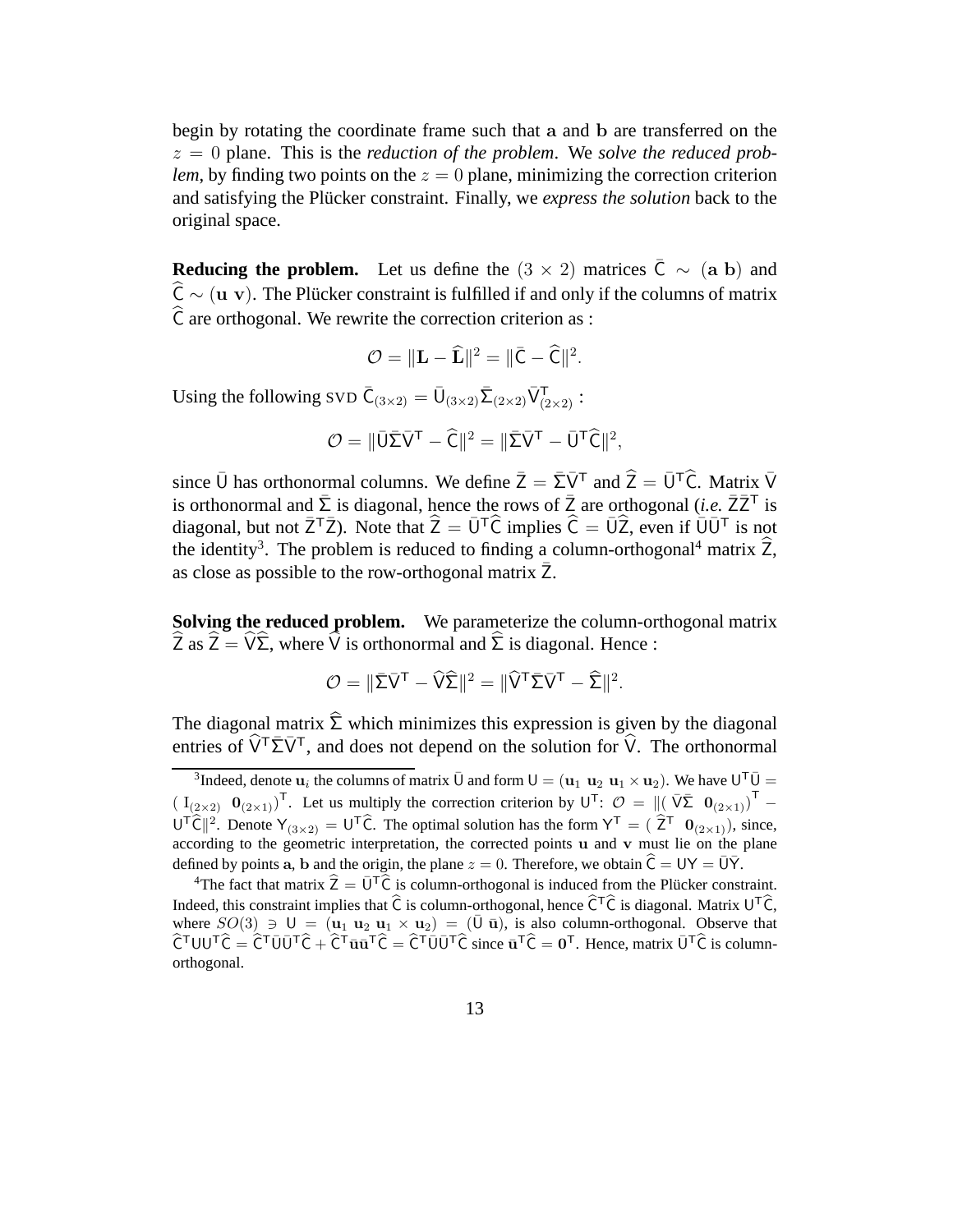matrix  $\hat{V} = (\hat{v}_1 \hat{v}_2)$  is given by minimizing the sum of squares of the off-diagonal entries of  $\widehat{V}^T \overline{Z}$ , with  $\overline{Z} = \overline{\Sigma} \overline{V}^T = (\mathbf{z}_1 \ \mathbf{z}_2)$ :

$$
\mathcal{O} = (\widehat{\mathbf{v}}_1^{\mathsf{T}} \mathbf{z}_2)^2 + (\widehat{\mathbf{v}}_2^{\mathsf{T}} \mathbf{z}_1)^2.
$$

Define the 2D rotation matrix with angle  $\pi/2$  by M =  $\binom{0}{1}$  and parameterize the orthonormal matrix  $\hat{V}$  by a unit vector  $\hat{v}$ , as :

$$
\left\{ \begin{array}{rcl} \widehat{\mathbf{v}}_1 & = & \widehat{\mathbf{v}} \\ \widehat{\mathbf{v}}_2 & = & M \widehat{\mathbf{v}}, \end{array} \right.
$$

The correction criterion can be rewritten as :

$$
\mathcal{O} = (\widehat{\mathbf{v}}^{\mathsf{T}} \mathbf{z}_2)^2 + (\widehat{\mathbf{v}}^{\mathsf{T}} \mathsf{M}^{\mathsf{T}} \mathbf{z}_1)^2 = \|\mathsf{T} \widehat{\mathbf{v}}\|^2 \quad \text{with} \quad \mathsf{T} = \begin{pmatrix} \mathbf{z}_2^{\mathsf{T}} \\ \mathbf{z}_1^{\mathsf{T}} \mathsf{M} \end{pmatrix}.
$$

The unit vector  $\hat{v}$  minimizing this expression is given by the singular vector associated to the smallest singular value of matrix T.

**Expressing the solution.** From vector  $\hat{\mathbf{v}}$  which solves the reduced problem, we farm the outled property  $\hat{V} = (\hat{v}_1 - \hat{v}_2)$ . The discover matrix  $\hat{\Sigma}$  is given by form the orthonormal matrix  $\hat{V} = \begin{pmatrix} \hat{v}_1 & -\hat{v}_2 \\ \hat{v}_2 & \hat{v}_1 \end{pmatrix}$  $\hat{v}_1 \stackrel{-\hat{v}_2}{\hat{v}_1}$ . The diagonal matrix  $\hat{\Sigma}$  is given by  $\widehat{\Sigma} = \text{diag}(\widehat{V}^{\mathsf{T}} \bar{\Sigma} \bar{V}^{\mathsf{T}}).$ 

#### **4.3 Quasi-Linear Algorithms**

We describe algorithms 'QLIN1' and 'QLIN2', that consider the reprojection error (3). They are based on an iterative bias-correction, through reweighting of the biased error function (9). Such algorithms are coined quasi-linear.

We showed previously that the orthogonal and the algebraic distances are related by a scalar factor, given by equation (8), depending on the 3D line. The reprojection error and the biased error functions are therefore related by a set of such factors, one for each image of the line. The fact that these factors depend on the unknown 3D line suggests an iterative reweighting scheme.

The first approach that comes to mind is 'QLIN1'. The linear system considered for method LIN is formed and solved. The resulting 6-vector  $L_0$  is corrected to be valid Plücker coordinates. This yields a biased estimate of the 3D line. Using this estimate, weight factors that contain the bias of the linear least squares error function are computed, and used to reweight the equations. The process is iterated to compute successive refined estimates  $L_k$  until convergence, where k is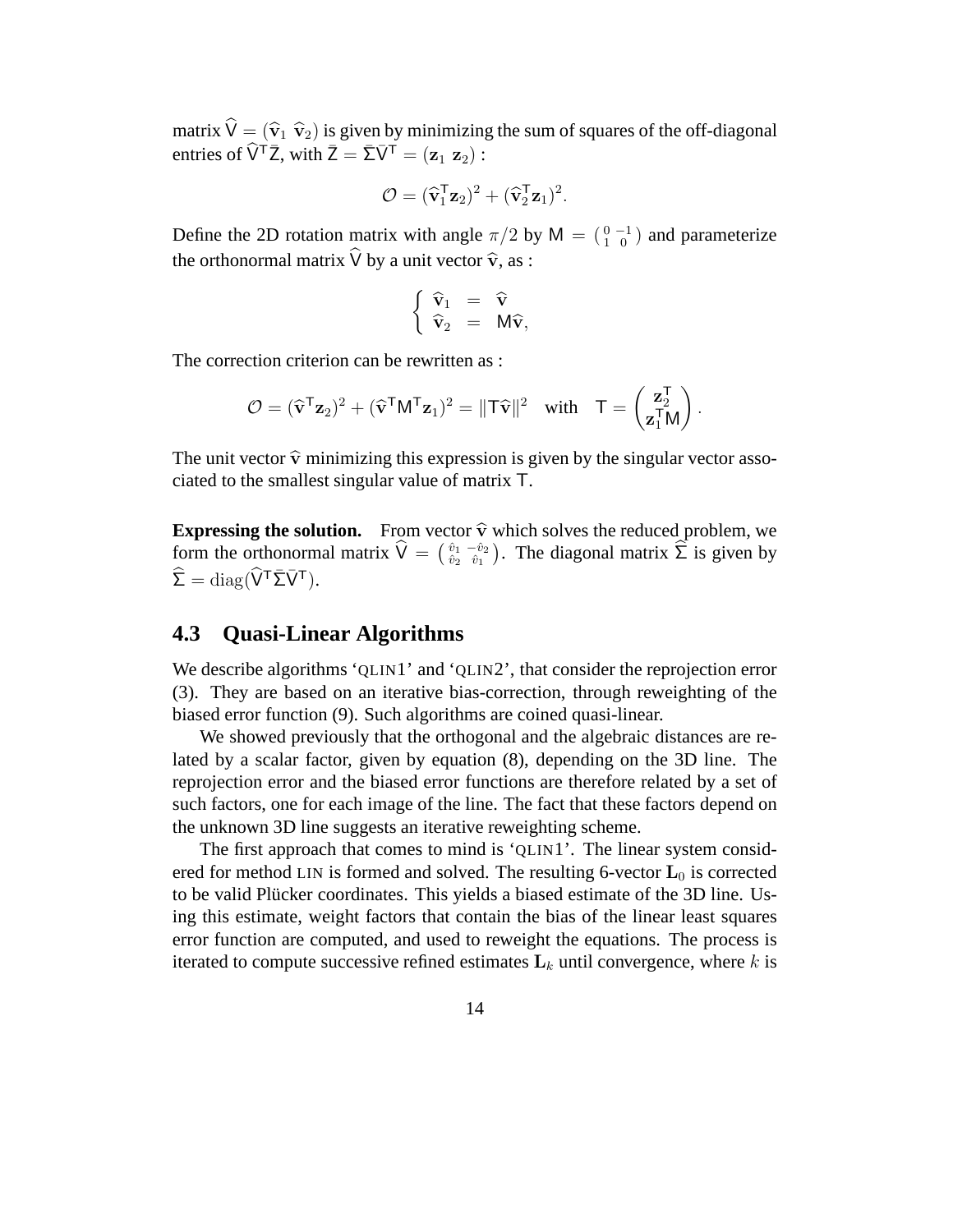the iteration counter. Convergence is determined by thresholding the difference between two consecutive errors. It is typically reached in 3 or 4 iterations.

Experimental results show that this naive approach performs very badly, see  $§6$ . This is due to the fact that the Plücker constraint is enforced afterhand and is not taken into account while solving the linear least squares system.

To remedy to this problem, we propose 'QLIN2', that linearizes and enforces the Plücker constraint  $(5)$ , as follows. The algorithm is summarized in table 3. Rewrite the constraint as  $C(L) = L^{T}GL$  where  $G_{(6 \times 6)} = (\begin{smallmatrix} 0 & I \\ I & 0 \end{smallmatrix})$ . By expanding this expression to first order around the estimate  $L_k$ , and after some minor algebraic manipulations, we obtain the following linear constraint on  $L_{k+1}$ :

$$
\mathcal{C}_k(\mathbf{L}_{k+1}) = \mathbf{L}_k^{\mathsf{T}} \mathsf{GL}_{k+1} = 0.
$$

We follow the constrained linear least squares optimization method summarized in [11, §A3.4.3] to enforce this linearized constraint, as well as  $\|\mathbf{L}_{k+1}\| = 1$ . The idea is to find an orthonormal basis of all possible vectors satisfying the constraint and to solve for a 5-vector  $\gamma$  expressed in this basis. Such an orthonormal basis is provided by computing the nullspace of  $L_k^{\mathsf{T}} G$  using SVD. Let  $\bar{V}$  be a  $(6 \times 5)$ orthonormal matrix whose columns span the basis (i.e.  $L_k^T G \overline{V} = 0$ ), we define  $\mathbf{L}_{k+1} = \bar{\mathsf{V}} \gamma$ , hence  $\mathcal{C}_k(\mathbf{L}_{k+1}) = \mathbf{L}_k^{\mathsf{T}} \mathbf{G} \bar{\mathsf{V}} \gamma = 0$  and  $\|\mathbf{L}_{k+1}\| = \|\gamma\|$ . We solve for  $\gamma$  by substituting in equation (10) ( $||AL_{k+1}||^2 = ||A\overline{V}\gamma||^2$ ). The singular vector associated to the smallest singular value of matrix AV provides the solution vector with unit  $\mathcal{L}_2$ -norm such that  $\mathcal{B}(\mathbf{L}_{k+1},\mathcal{M})$  is minimized.

- 1. *Initialization:* Form the linear least squares system A from equation (10), compute  $\mathbf{L}_0$  by minimizing  $||A\mathbf{L}_0||^2$ , see §4.1, and by applying the Plücker correction procedure described in §4.2. Set  $k = 0$ .
- 2. *Constraint linearization:* Compute the Singular Value Decomposition  $\mathbf{L}_{k}^{\mathsf{T}} \mathsf{G} \sim \mathbf{u}^{\mathsf{T}} \text{diag}(1,0,0,0,0,0)\left(\mathbf{v}_{(6\times1)} \mid \bar{\mathsf{V}}_{(6\times5)}\right)^{\mathsf{T}}$ .
- 3. *Estimation:* Compute  $\min_{\gamma, \|\gamma\|^2=1} \|\overline{A} \overline{V} \gamma\|^2$  and set  $\overline{L}_{k+1} = \overline{V} \gamma$ .
- 4. *Bias-correction:* Reweight the linear system A by computing the weights according to equation (8).
- 5. *Iteration:* Iterate steps 2, 3 and 4 until convergence.

Table 3: The quasi-linear algorithm 'QLIN2' for optimal triangulation.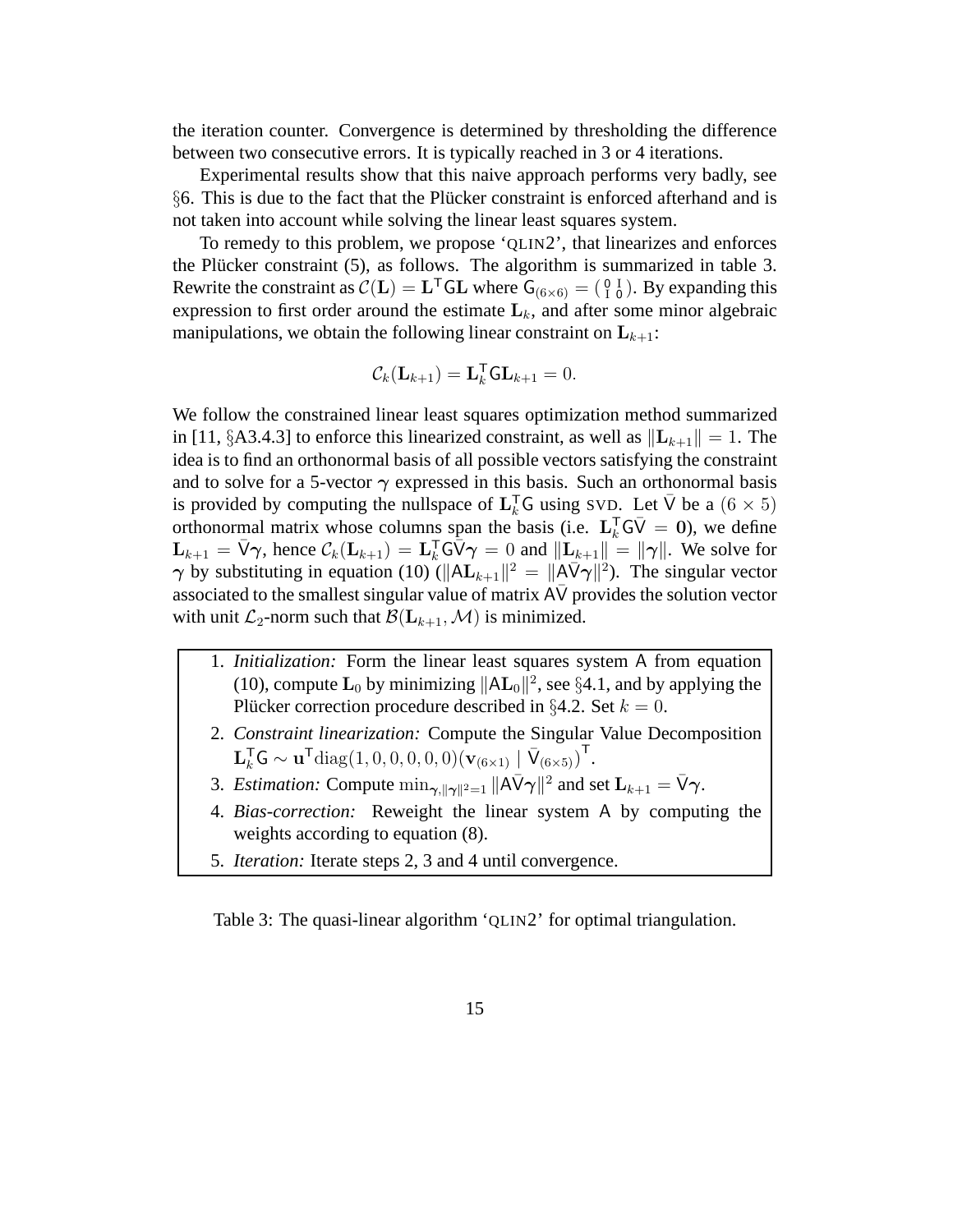## **5 Bundle Adjustment**

Bundle adjustment is the nonlinear minimization of the reprojection error (2), over camera and 3D line parameters. We focus on the parameterization of 3D lines. Parameterizing the camera motion has been addressed in *e.g.* [1, 11, §A4.6].

#### **5.1 Problem Statement**

As said in the introduction, there are various possibilities to overparameterize the 4-dimensional set of 3D lines. In the context of nonlinear optimization, choosing an overparameterized representation may induce the following problems. First, the computational cost of each iteration is increased by superfluous parameters. Second, artificial freedoms in the parameter set (internal gauge freedoms) are induced and may give rise to numerical instabilities. Third, some internal consistency constraints, such as the Plücker constraint, may have to be enforced.

These reasons motivate the need for a representation of 3D lines allowing nonlinear optimization with the minimum 4 parameters. In that case, there is no free scale induced by homogeneity or internal consistency constraints, and an unconstrained optimization engine can be used.

#### **5.2 The Orthonormal Representation**

The orthonormal representation has been introduced in [1] for the nonlinear optimization of the fundamental matrix with the minimum 7 parameters. It consists in finding a representation involving elements of  $SO(n)$  and scalars (hence the term 'orthonormal representation'). In particular, no other algebraic constraints should be necessary, such as the rank-two constraint of fundamental matrices or the bilinear Plücker constraint. Using orthonormal matrices implies that the representation is well-conditioned. Based on such a representation, local update using the minimum number of parameters is possible.

Commonly used nonlinear optimization engine, *e.g.* Newton type such as Levenberg-Marquardt, often require the Jacobian matrix of the error function with respect to the update parameters. In the orthonormal representation framework, we split it as the product of the Jacobian matrix of the error function considered with respect to the 'standard' entity representation, *e.g.* the fundamental matrix or Plücker coordinates, and the *orthonormal Jacobian matrix*, i.e. for the 'standard' representation with respect to the update parameters.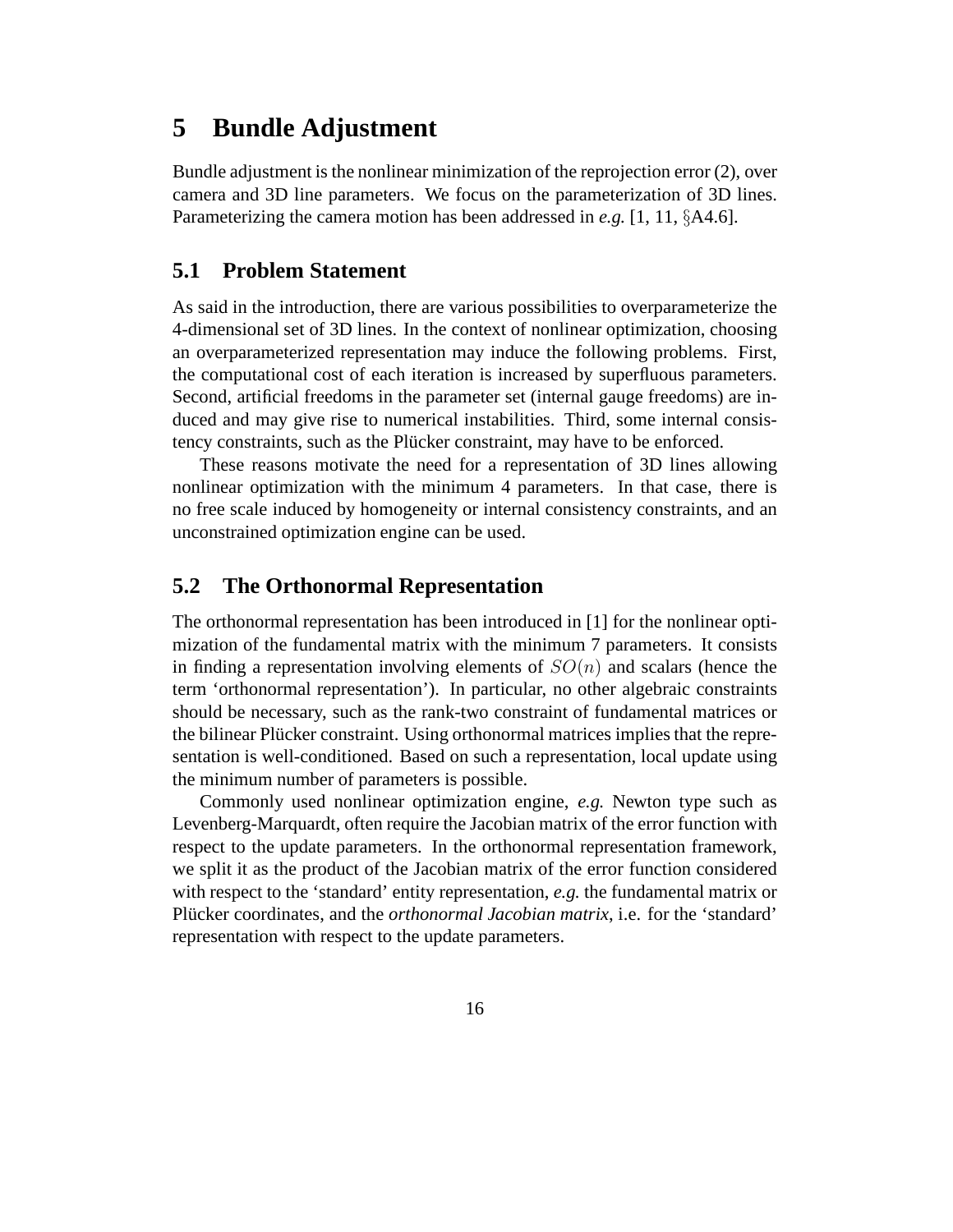**Example: representing**  $\mathbb{P}^1$ **.** We derive the orthonormal representation of the 1dimensional projective space  $\mathbb{P}^1$ . This is used in §5.3 to derive the orthonormal representation of 3D lines. Let  $\sigma \in \mathbb{P}^1$ . Such a 2-vector is defined up to scale and has therefore only 1 degree of freedom. We represent it by an  $SO(2)$  matrix W defined by:

$$
W = \frac{1}{\|\sigma\|} \begin{pmatrix} \sigma_1 & -\sigma_2 \\ \sigma_2 & \sigma_1 \end{pmatrix} . \tag{11}
$$

The first column of this matrix is  $\sigma$  itself, normalized to unit-norm. Let  $\theta$  be the update parameter. A local update step is  $W \leftarrow WR(\theta)$  where  $R(\theta)$  is the 2D rotation matrix of angle  $\theta$ . The Jacobian matrix  $\frac{\partial \sigma}{\partial \theta}$  evaluated at  $\theta_0 = 0$  (the update is with respect to a base rotation) is given by:

$$
\left. \frac{\partial \boldsymbol{\sigma}}{\partial \theta} \right|_{\theta_0} = \left. \frac{\partial \mathbf{w}_1}{\partial \theta} \right|_{\theta_0} = \left( \frac{-\sigma_2}{\sigma_1} \right) = \mathbf{w}_2,\tag{12}
$$

where  $w_i$  is the *i*-th column of W.

**Updating**  $SO(3)$ . A matrix  $U \in SO(3)$  can be locally updated using 3 parameters by any well-behaved (locally non singular) representation, such as 3 Euler angles  $\boldsymbol{\theta}^{\mathsf{T}} = (\theta_1 \mid \theta_2 \mid \theta_3)$  as:

$$
U \leftarrow UR(\boldsymbol{\theta}) \quad \text{with} \quad R(\boldsymbol{\theta}) = R_x(\theta_1) R_y(\theta_2) R_z(\theta_3), \tag{13}
$$

where  $R_x(\theta_1)$ ,  $R_y(\theta_2)$  and  $R_z(\theta_3)$  are  $SO(3)$  matrices representating 3D rotations around the x-, y- and z-axes with angle  $\theta_1$ ,  $\theta_2$  and  $\theta_3$  respectively. The Jacobian matrix is derived as follows. As in the  $SO(2)$  case, the update is with respect to a base rotation. The orthonormal Jacobian matrix is therefore evaluated at  $\boldsymbol{\theta}_0 = \mathbf{0}_{(3\times1)}$ :

$$
\left.\frac{\partial U}{\partial \theta}\right|_{\theta_0} = \left.\left(\frac{\partial U}{\partial \theta_1}\right|_{\theta_0} + \left.\frac{\partial U}{\partial \theta_2}\right|_{\theta_0} + \left.\frac{\partial U}{\partial \theta_3}\right|_{\theta_0}\right).
$$

After minor algebraic manipulations, we obtain:

$$
\left. \frac{\partial U}{\partial \theta_1} \right|_{\theta_0} = \left. \frac{\partial (UR_x(\theta_1)R_y(\theta_2)R_z(\theta_3))}{\partial \theta_1} \right|_{\theta_0}
$$
\n
$$
= (0_3 | u_3 | - u_2), \qquad (14)
$$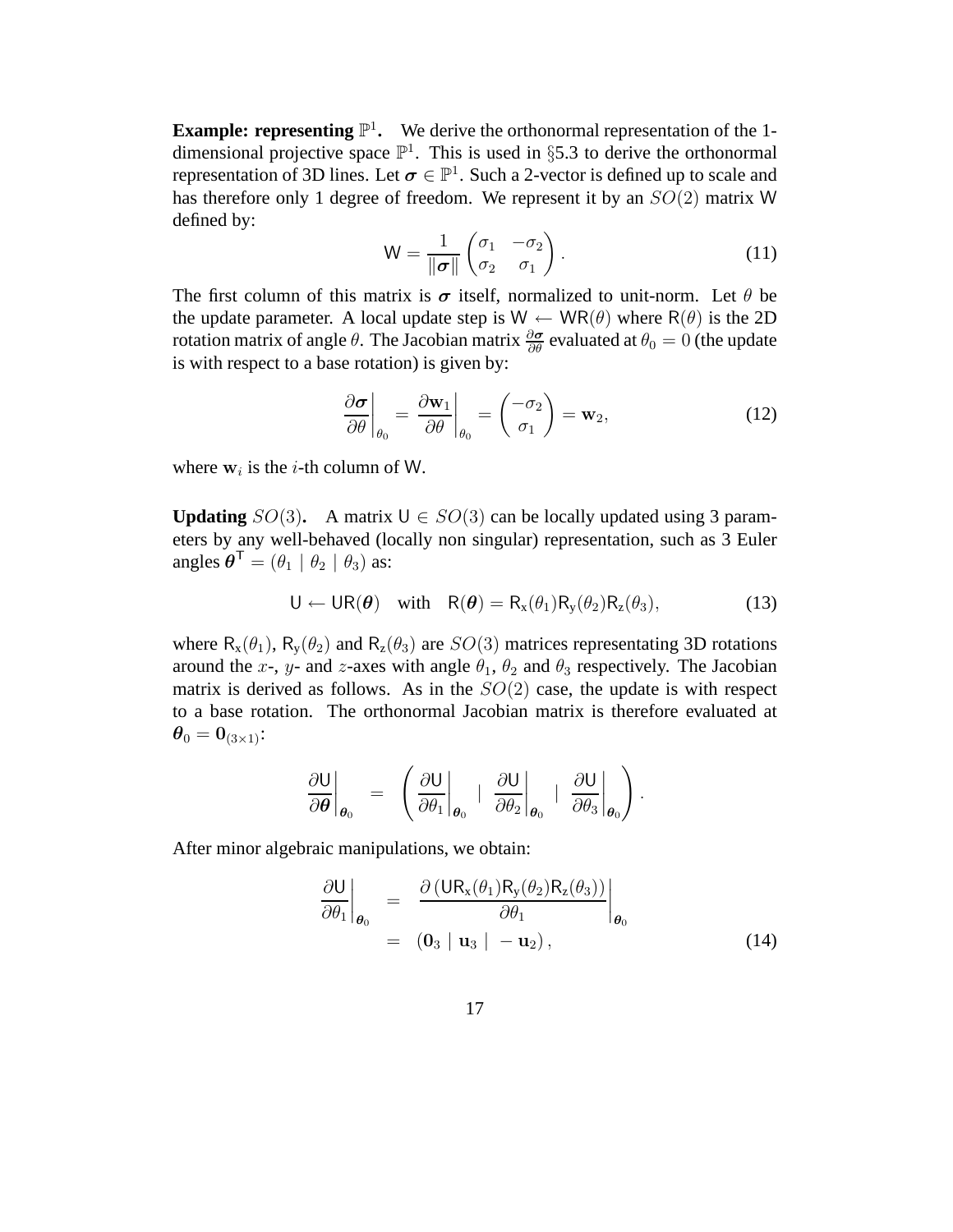where  $\mathbf{u}_i$  is the *i*-th column of U. Similarly:

$$
\left.\frac{\partial U}{\partial \theta_2}\right|_{\theta_0} = (-\mathbf{u}_3 \mid \mathbf{0}_3 \mid \mathbf{u}_1) \tag{15}
$$

$$
\left.\frac{\partial U}{\partial \theta_3}\right|_{\theta_0} = (\mathbf{u}_2 \mid -\mathbf{u}_1 \mid \mathbf{0}_3). \tag{16}
$$

These expressions are vectorized to form the orthonormal Jacobian matrix.

#### **5.3 The Case of 3D Lines**

The case of 3D lines is strongly linked with the cases of  $SO(2)$  and  $SO(3)$ , as shown by the following result:

*Any (projective) 3D line* L *can be represented by:*

$$
(\mathsf{U}, \mathsf{W}) \in SO(3) \times SO(2),
$$

*where*  $SO(2)$  *and*  $SO(3)$  *are the Lie groups of respectively*  $(2 \times 2)$  *and*  $(3 \times 3)$ *rotation matrices.* (U, W) *is the orthonormal representation of the 3D line* L*.*

The proof of this result is obtained by showing that any 3D line has an orthonormal representation  $(U, W) \in SO(3) \times SO(2)$ , while any  $(U, W) \in$  $SO(3) \times SO(2)$  corresponds to a unique 3D line. The next paragraph illustrates this by means of Plücker coordinates.

Note that this result is consistent with the fact that a 3D line has 4 degrees of freedom, since an element of SO(2) has one degree of freedom and an element of  $SO(3)$  has 3 degrees of freedom.

Using this representation of 3D lines, we show that there exists a locally non singular minimal parameterization. Therefore, 3D lines can be locally updated with the minimum 4 parameters. The update scheme is inspired from those given above for 2D and 3D rotation matrices, and can be plugged into most of the existing nonlinear optimization algorithms. These results are summarized in table 4.

**Relating Plucker coordinates and the orthonormal representation. ¨** The orthonormal representation of a 3D line can be computed from its Plücker coordi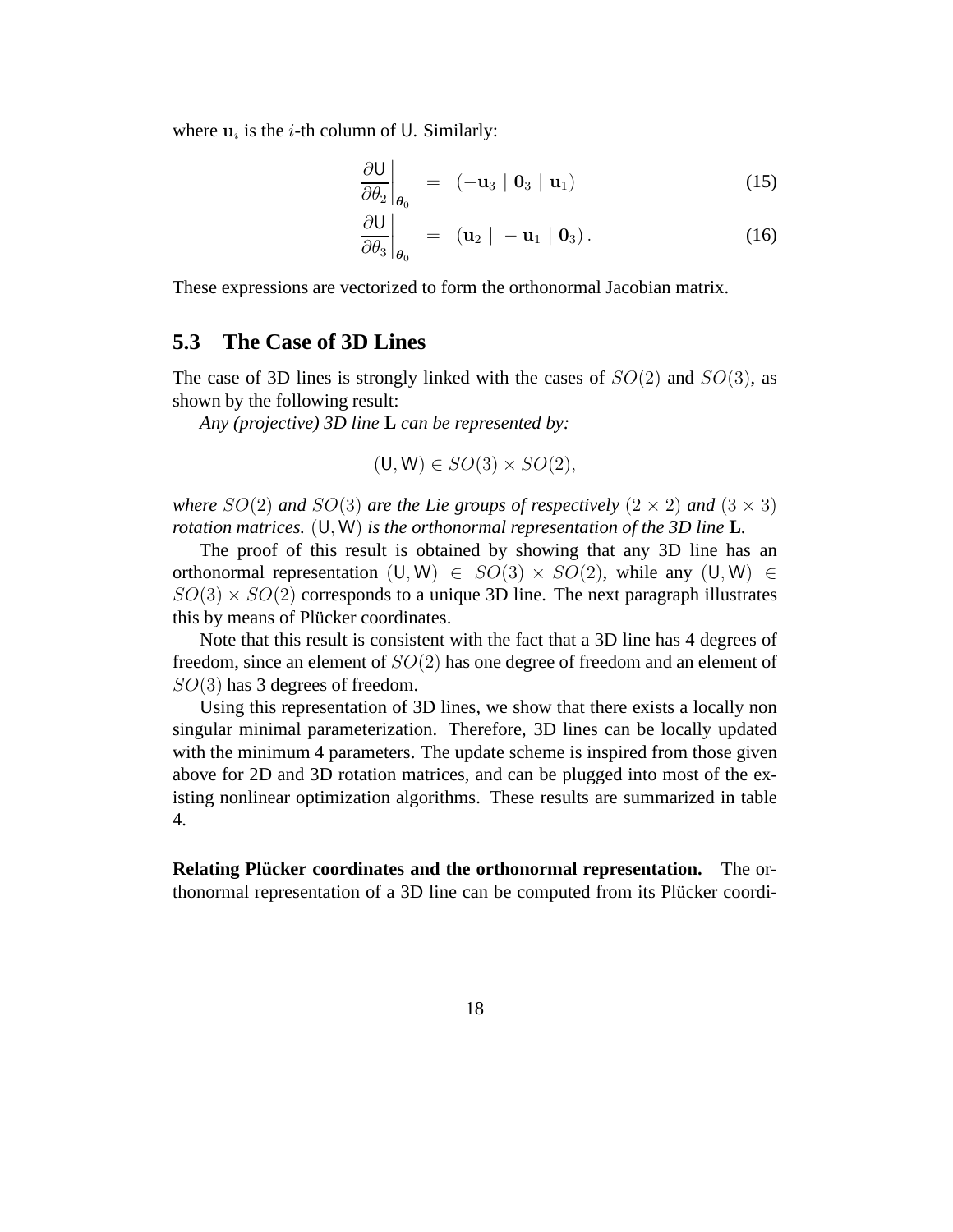nates  $L^{\mathsf{T}} \sim (a^{\mathsf{T}} \mid b^{\mathsf{T}})$ , as follows. Let  $\bar{C}_{(3\times2)} \sim (a \mid b)$  be factored as :

$$
\bar{\mathsf{C}} \sim \underbrace{\left(\frac{\mathbf{a}}{\|\mathbf{a}\|} \quad \frac{\mathbf{b}}{\|\mathbf{b}\|} \quad \frac{\mathbf{a} \times \mathbf{b}}{\|\mathbf{a} \times \mathbf{b}\|}\right)}_{SO(3)} \underbrace{\left(\left\|\mathbf{a}\right\| \quad \left\|\mathbf{b}\right\|\right)}_{\left(\left\|\mathbf{a}\| \ \left\|\mathbf{b}\right\|\right)^{\mathsf{T}} \in \mathbb{P}^{1}}.
$$

In practice, we use QR decomposition,  $\bar{C}_{(3\times2)} = U_{(3\times3)}\Sigma_{(3\times2)}$ . The special form of matrix  $\Sigma$ , *i.e.* the zero at the  $(1, 2)$  entry is due to the Plücker constraint. While  $U \in SO(3)$ , the two non-zero entries of  $\Sigma$  defined up to scale can be represented by an  $SO(2)$  matrix W, as shown in §5.2.

Going back from the orthonormal representation to Plücker coordinates is trivial. The Plücker coordinates of the line are obtained from its orthonormal representation  $(U, W)$  as:

$$
\mathbf{L}^{\mathsf{T}} \sim (w_{11} \mathbf{u}_1^{\mathsf{T}} \mid w_{21} \mathbf{u}_2^{\mathsf{T}}), \tag{17}
$$

where  $\mathbf{u}_i$  is the *i*-th column of U.

**A 4-parameter update.** Consider  $(U, W) \in SO(3) \times SO(2)$ , the orthonormal representation of a 3D line. Since  $U \in SO(3)$ , as reviewed in §5.2, it can not be minimally parameterized but can be locally updated using equation (13), as  $U \leftarrow \text{UR}(\theta)$  where  $\theta \in \mathbb{R}^3$ . Matrix  $W \in SO(2)$  can be updated as  $W \leftarrow \text{WR}(\theta)$ , where  $\theta \in \mathbb{R}$ . We define the update parameters by the 4-vector  $\mathbf{p}^T \sim (\theta^T \mid \theta)$ .

We denote J the  $(6 \times 4)$  Jacobian matrix of the Plücker coordinates, with respect to the orthonormal representation. Matrix J must be evaluated at  $p_0 =$  $0_{(4\times1)}$ :

$$
\mathsf{J}\big|_{\mathbf{p}_0} \ = \ \left.\left(\left.\frac{\partial \mathbf{L}}{\partial \theta_1}\right|_{\mathbf{p}_0} \ + \ \left.\frac{\partial \mathbf{L}}{\partial \theta_2}\right|_{\mathbf{p}_0} \ + \ \left.\frac{\partial \mathbf{L}}{\partial \theta_3}\right|_{\mathbf{p}_0} \ + \ \left.\frac{\partial \mathbf{L}}{\partial \theta}\right|_{\mathbf{p}_0}\right).
$$

By using the orthonormal representation to Plücker coordinates equation (17) and the Jacobian matrices for  $SO(2)$  and  $SO(3)$ , as defined by equations (12,14,15,16), we obtain, after minor algebraic manipulations:

$$
J_{(6\times4)} = \begin{pmatrix} 0_{(3\times1)} & -\sigma_1 u_3 & \sigma_1 u_2 & -\sigma_2 u_1 \\ \sigma_2 u_3 & 0_{(3\times1)} & -\sigma_2 u_1 & \sigma_1 u_2 \end{pmatrix}.
$$
 (18)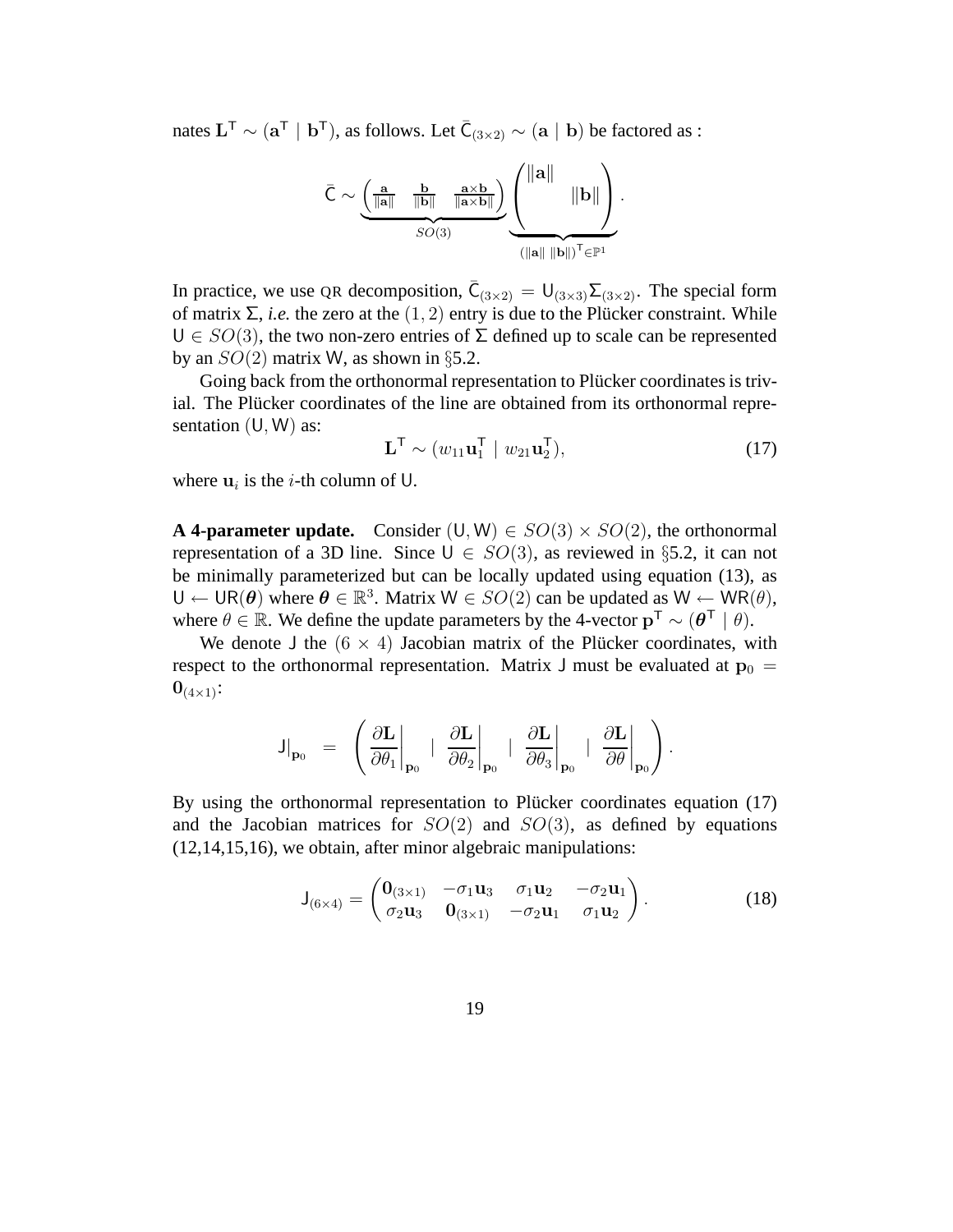*Initialization*. The initial guess is given by the Plücker coordinates  $L_0^{\mathsf{T}} \sim$  $(a_0^{\mathsf{T}} %{\footnotesize {\mathrm{R}}}$  $\frac{1}{0}$  |  $\mathbf{b}_0^{\mathsf{T}}$  $\begin{pmatrix} 1 \\ 0 \end{pmatrix}$ .

- Compute the orthonormal representation  $(U, W) \in SO(3) \times SO(2)$  of  $\mathbf{L}_0$  by QR decomposition  $(\mathbf{a}_0 | \mathbf{b}_0) = \mathbf{U} \begin{pmatrix} \sigma_1 & \sigma_2 \\ \sigma_2 & \sigma_1 \end{pmatrix}$  and set  $\mathbf{W} = \begin{pmatrix} \sigma_1 & -\sigma_2 \\ \sigma_2 & \sigma_1 \end{pmatrix}$ .
- The 4 optimization parameters are  $p^T = (\theta^T \mid \theta)$  where the 3-vector  $\theta$ and the scalar  $\theta$  are used to update U and W respectively.

*Update.* (i.e. one optimization step)

- Current line is  $\mathbf{L}^{\mathsf{T}} \sim (w_{11} \mathbf{u}_1^{\mathsf{T}})$  $T_1$  |  $w_{21}$ **u**<sub>2</sub><sup>T</sup>) and  $\partial$ **L**/ $\partial$ **p** is given by equation (18).
- Compute p by minimizing some criterion.
- Update U and W:  $U \leftarrow \text{UR}(\theta)$  and  $W \leftarrow \text{WR}(\theta)$ .

Table 4: Elements for 3D line optimization using the minimal 4 parameters through the orthonormal representation.

**Geometric interpretation.** Each of the 4 above-defined update parameters p has a geometric interpretation. Matrix W encapsulates the ratio  $\|\mathbf{a}\|/\|\mathbf{b}\|$ , hence the distance d from the origin O to L. Thus, parameter  $\theta$  acts on d. Matrix U is related to a 3D coordinate frame attached to L. Parameter  $\theta_1$  rotates L around a circle with radius  $d$ , centered on  $O$ , and lying on the plane defined by  $O$  and  $L$ . Parameter  $\theta_2$  rotates L around a circle with radius d, centered on O, and lying in a plane containing O, the closest point Q of L to O, and perpendicular to L. Parameter  $\theta_3$  rotates L around the axis defined by O and Q. For the last three cases, the angles of rotation are the parameters themselves. This interpretation allows to easily incorporate a priori knowledge while estimating a line. For example, to leave the direction of the line invariant, one may use the 2 update parameters  $\theta_2$ and  $\theta$ , while to leave the distance of the line to the origin invariant, one may use the 3 update parameters  $\theta$ . This allows to solve constrained line estimation cases, as summarized in the table below, indicating which update parameters to optimize in which case: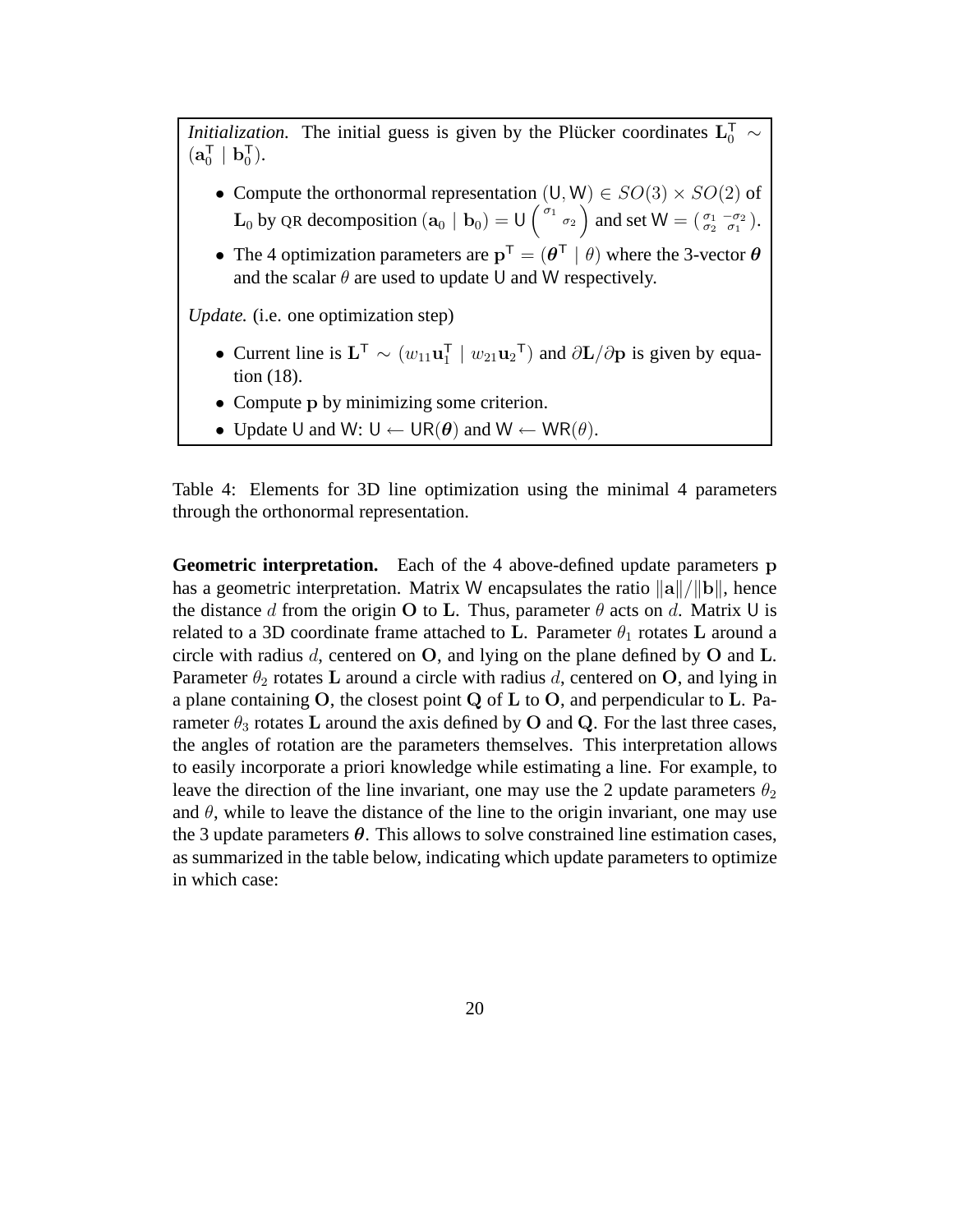| scenario                                                        |  | $\theta_2$ $\theta_3$ |  |
|-----------------------------------------------------------------|--|-----------------------|--|
| fixed direction                                                 |  |                       |  |
| fixed normal to the plane formed with the origin $\vert \times$ |  |                       |  |
| fixed distance to the origin                                    |  |                       |  |

## **6 Experimental Results**

### **6.1 Simulated Data**

Our simulated experimental setup consists of a set of cameras looking inwards at 3D lines randomly chosen in a sphere with a 1 meter radius. Cameras are spread widely around the sphere, at a distance of roughly 10 meters away from the centre of the sphere. We fix the focal length of the cameras to 1000 (in number of pixels). Note that this information is not used in the rest of the experiments. The endpoints of all lines are projected in all views, where their positions are corrupted by an additive Gaussian noise. We vary the parameters of this setup to assess and compare the quality of the different estimators on various scene configurations.

We compare the 4 methods given in this paper: LIN, QLIN1, QLIN2 and MLE (bundle adjustment based on our orthonormal representation of 3D lines), as well as the method given in [11,  $\S$ 15.4.1], denoted by 'MLE\_HARTLEY'. This method consists in nonlinearly computing the trifocal tensor as well as reconstructed lines by minimizing the reprojection error (2) and parameterizing the 3D lines by two of their three images. We also compare QLIN2 to a direct Levenberg-Marquardtbased minimization of the reprojection error, dubbed NLIN: the two methods gave undistinguishable results in all our experiments. Note that most existing methods, *e.g.* [14, 21, 23, 27] can be applied only when camera calibration is available.

We measure the quality of an estimate using the *estimation error*, as described in [11, §4], which also provides the theoretical lower bound. The estimation error is equivalent to the value of the negative log likelihood (2) (*i.e.* the reprojection error).

The results are shown on graphs on figures 1 and 2. We observe that the different methods are always in the same order. Three distinct behaviours can be seen. Methods LIN and QLIN1 give similar results since they are subject to the same bias induced by ignoring the Plücker constraint until the final correction. Methods QLIN2 and NLIN are undistinguishable. They give better results than the biased methods. Finally, methods MLE and MLE HARTLEY are hardly ever distinguishable. Their results are the best since they adjust the camera positions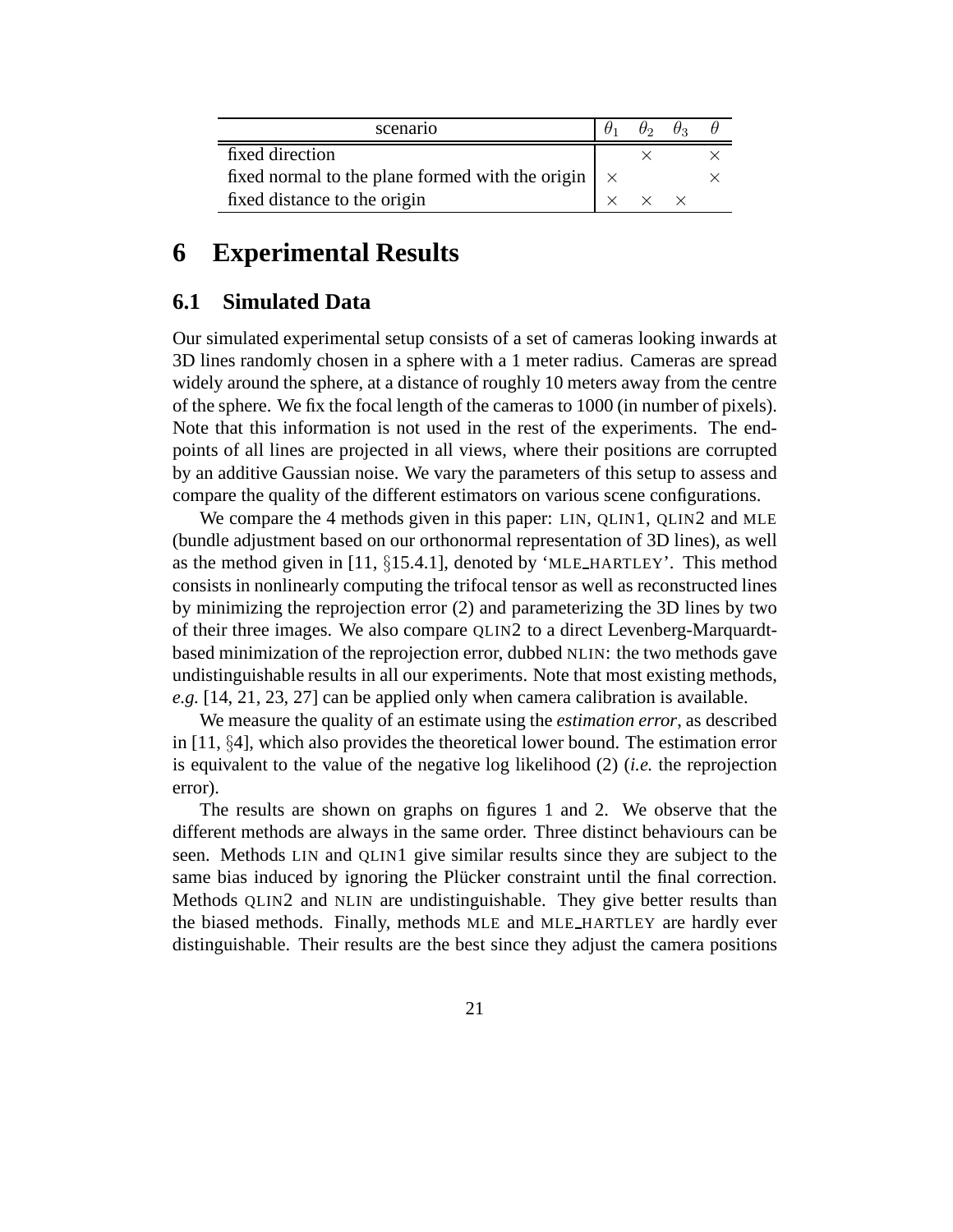along with the 3D line parameters.

In more details, we vary the added noise level from 0 to 2 pixels, while considering 20 lines and 3 views on figure 1 (a). One observes that, beyond 1 pixel noise, methods LIN and QLIN1 behave very badly. This is mainly due to the bias introduced by the Plücker correction procedure. Methods QLIN2, MLE and MLE HARTLEY degrade gracefully as the noise level increases. Method QLIN2 gives reasonable results. Methods MLE and MLE HARTLEY give undistinguishable results, very close to the theoretical lower bound.

We vary the number of lines from 15 to 60, while considering a 1 pixel noise and 3 views on figure 1 (b). Similar conclusions as for the previous experiment can be drawn, except for the fact, that when more than 30 lines are considered, methods LIN and QLIN1 give reasonable results. Also, methods MLE and MLE HARTLEY give results undistinguishable from the theoretical lower bound when more than 45 lines are considered.

Figure 2 (a) shows the results when the number of images is varied from 3 to 12. The algorithms that do not optimize the cameras, namely LIN, QLIN1, QLIN2 and NLIN, have an error which increases with the number of images, whereas the bundle adjustment algorithms, namely MLE and MLE HARTLEY, have an error which decreases. This is due to the fact that when the number of images increases, the initial camera estimation degrades, which is characteristic of the camera initialization algorithm.

When the distance between the lines and the cameras increases, figure 2 (b) shows that the error decreases for all methods. This is explained by the fact that the cloud of 3D lines gets smaller and smaller in the images, which decrease the estimation error, but does not mean that the estimate is better.

We observed that the quasi-linear methods always converge within 5 iterations.

#### **6.2 Real Data**

We tested our algorithms on several image sequences. For two of them, we show results. We compared methods LIN, QLIN1, QLIN2 and MLE, since MLE HARTLEY is for 3 views only.

We observed that QLIN1 generally needs more iterations to converge than QLIN2. This is due to the Plücker correction step that significantly modifies the estimate in QLIN1, while in QLIN2, since the constraint is linearized and enforced in the estimation, the correction applied to the estimate is less important.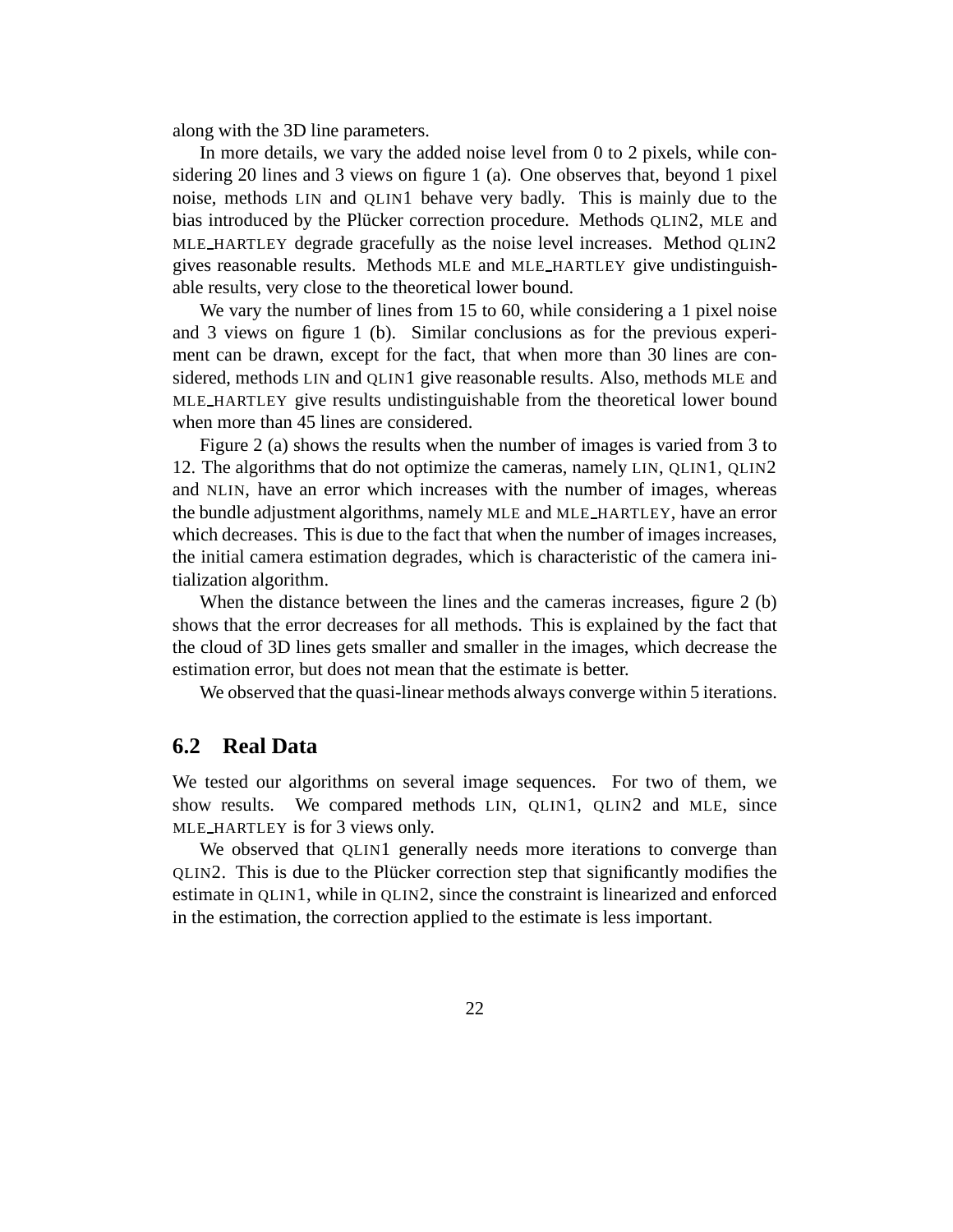

Figure 1: Estimation error for different methods when varying the variance of added noise on image end-points (a) and the number of lines considered (b).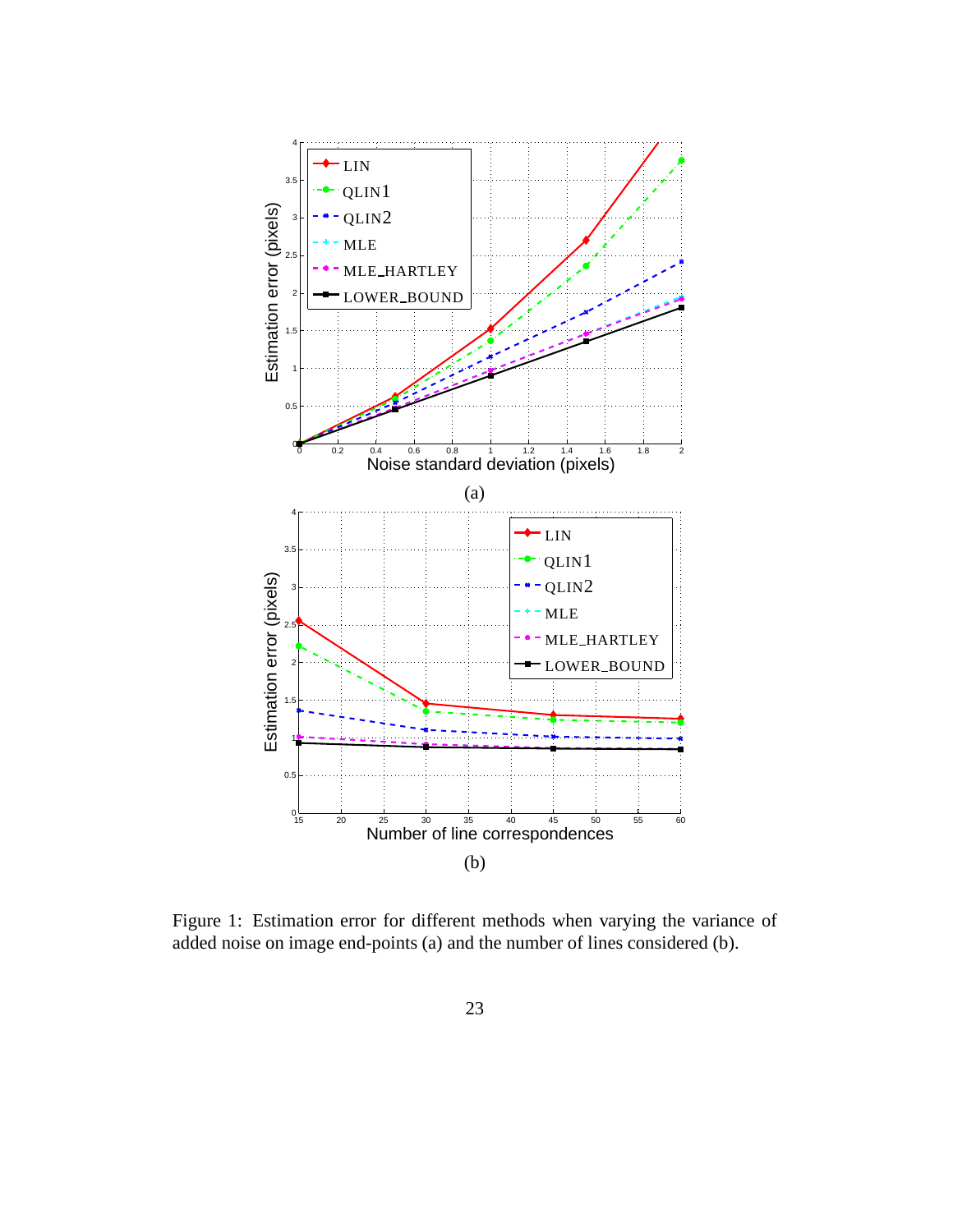

Figure 2: Estimation error for different methods when varying the number of images (a) and the scene to camera distance (b).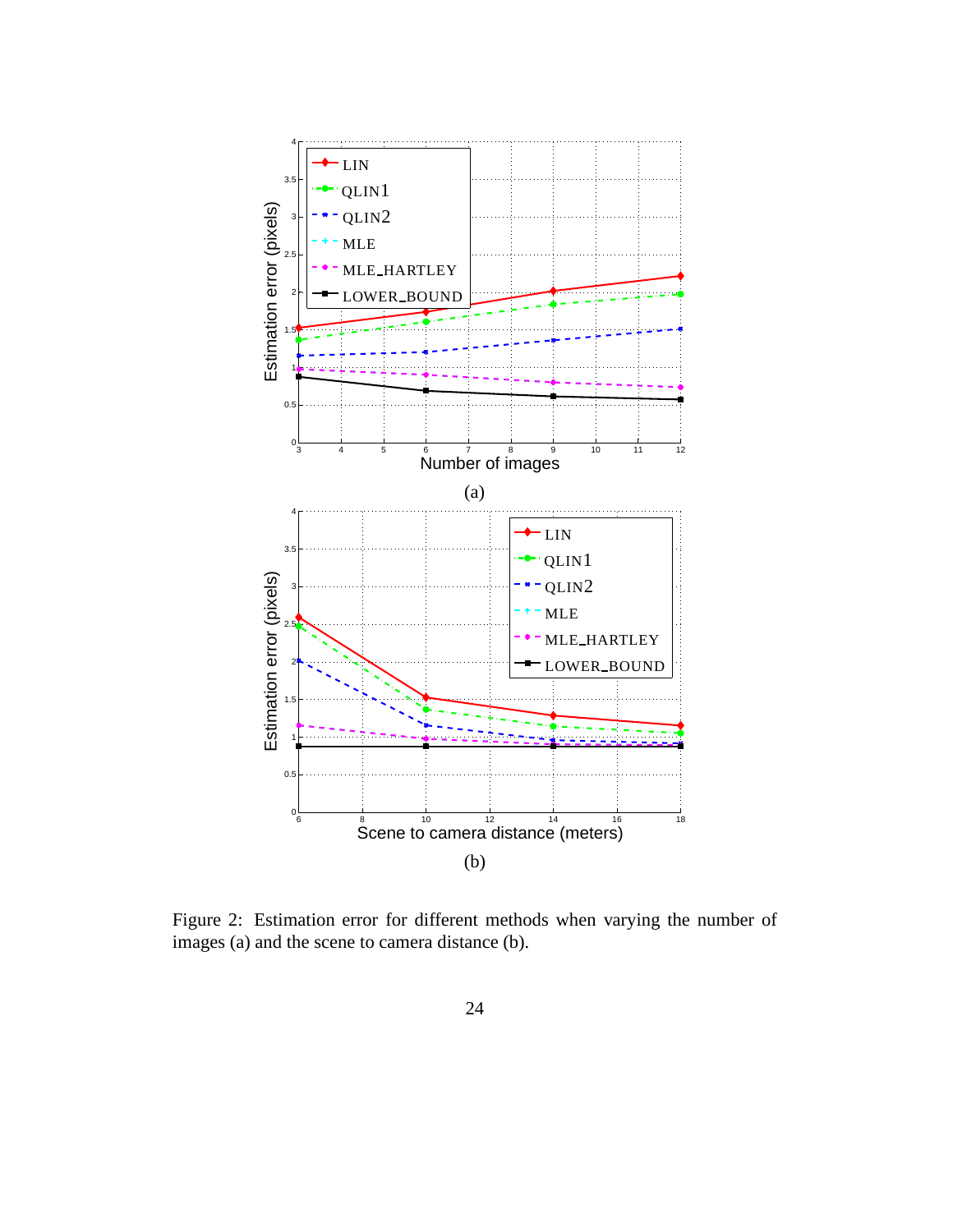**The 'books' sequence.** Figure 3 shows images from this 5-frame sequence. We provided 45 line correspondences by hand. Note that some of them are visible in two views only. We used these line correspondences to compute the trifocal tensor corresponding to each subsequence formed by triplets of consecutive images, using the linear method described in *e.g.* [11, §15.2]. We used method QLIN2 to reconstruct the lines associated with each triplet. We registered these subsequences by using the method given in [2]. At this point, we had a suboptimal guess of metric structure and motion. We further refined it using our triangulation algorithms, to reconstruct each line by taking into account all of its images. The corresponding estimation errors are, respectively for LIN, QLIN1 and QLIN2, 2.30, 2.27 and 1.43 pixels. Note the significant improvement of QLIN2 compared to the biased methods LIN and QLIN1. Methods QLIN1 and QLIN2 respectively took 4 and 3 iterations to converge.

We used the result of OLIN2 to initialize our Maximum Likelihood estimator for structure and motion based on the proposed orthonormal representation together with a metric parameterization of the camera motion, which ends up with a 0.9 pixel estimation error.

For each estimation, we reconstructed the end-points corresponding to the first view (shown on the left of figure 3). The Maximum Likelihood end-points are given by orthogonally projecting their images onto the image of the corresponding line.

These results are visible on figure 4. Note the significant improvement of method MLE over methods LIN, QLIN1 and QLIN2. The lines predicted by MLE and the original lines are undistinguishable. Figure 5 shows the cameras and lines reconstructed by MLE. There is visually no difference with the reconstruction provided by algorithm QLIN2, but that reconstructions provided by LIN and QLIN1 appear distorted.

**The 'laptop' sequence.** Figure 6 shows sample images for the 8-frame 'laptop' sequence, overlaid with the 40 manually-entered line correspondences. We performed 3D reconstruction by applying the same algorithms as for the 'books' sequence. We obtained the following estimation errors for the triangulation algorithms, namely LIN: 1.34 pixels, QLIN1: 1.29 pixels and QLIN2: 1.04 pixels. Methods QLIN1 and QLIN2 took respectively 7 and 5 iterations to converge. For the bundle adjustment algorithms, we obtained an estimation error of 0.82 pixels. Figure 7 shows snapshots of the reconstructed 3D models.

These results show that accurate reconstructed models can be obtained on real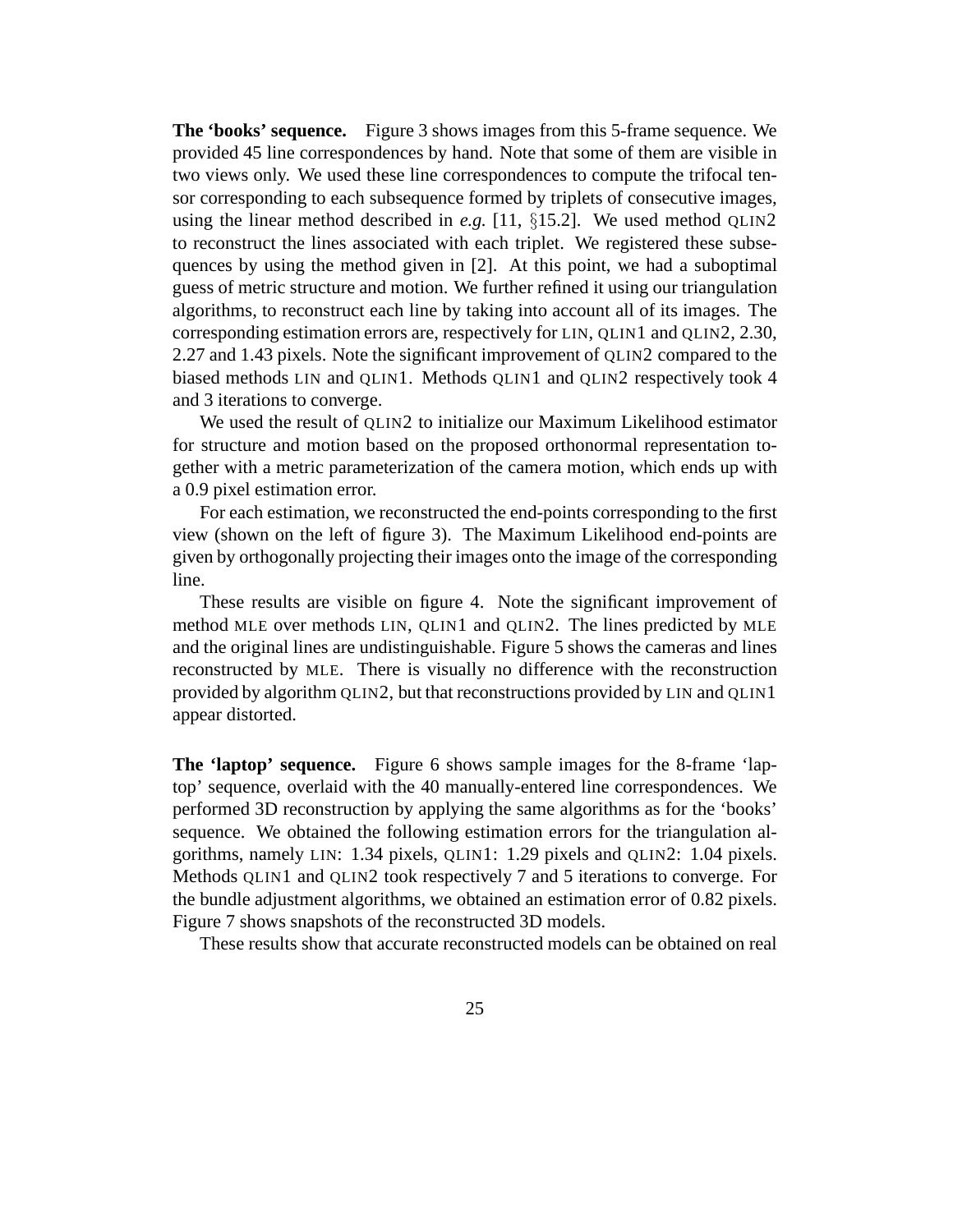

Figure 3: Sample images out of the 5-frame 'books' sequence overlaid with manually-provided lines. Note that the optical distortion is not corrected.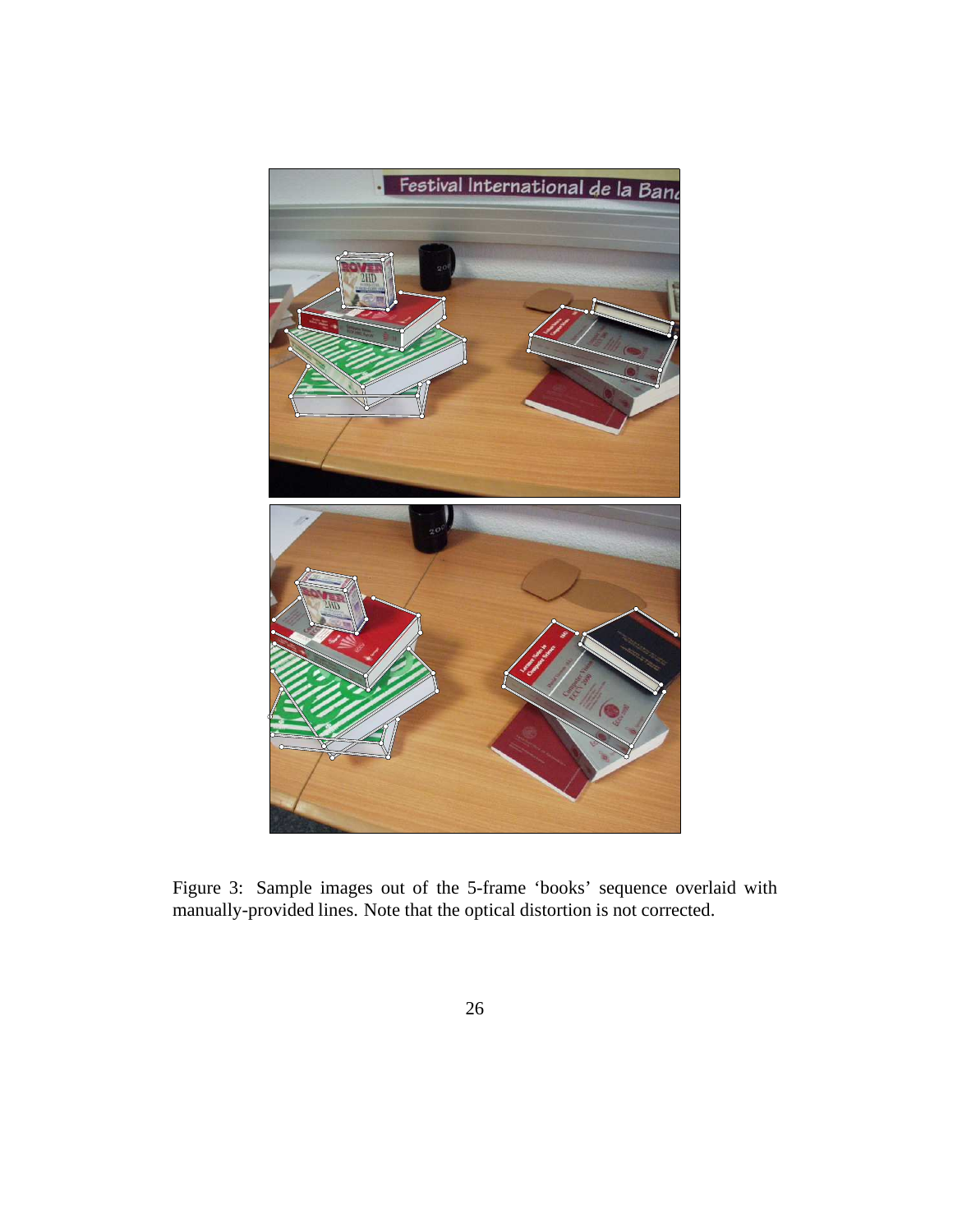

LIN & QLIN1



QLIN2



MLE

Figure 4: Zoom on some original (white) and reprojected lines (black) for the 'books' sequence for different methods.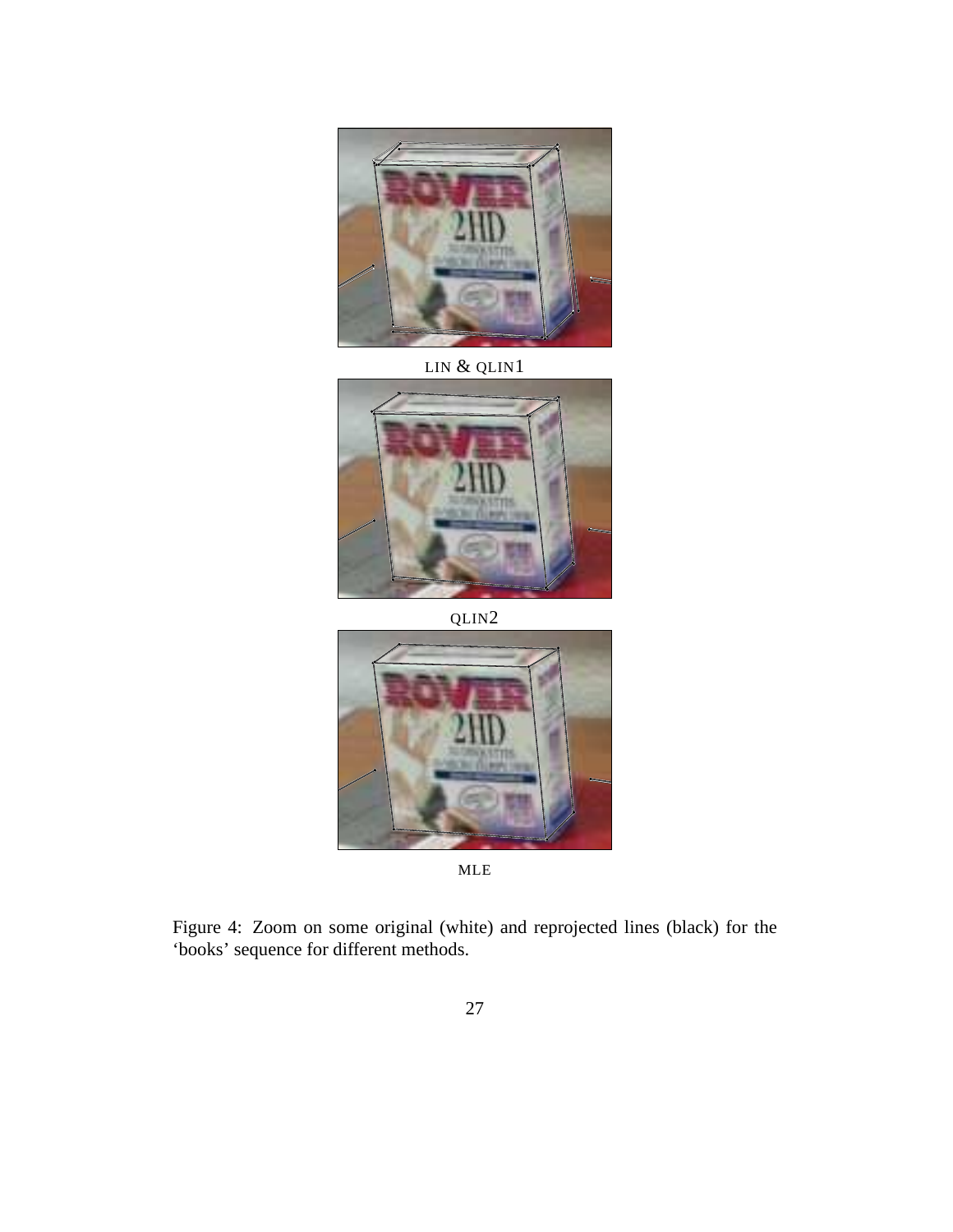

Figure 5: Snapshots of the cameras and lines reconstructed by method MLE for the 'books' sequence. The images shown in figure 3 correspond to the top- and bottom-most cameras.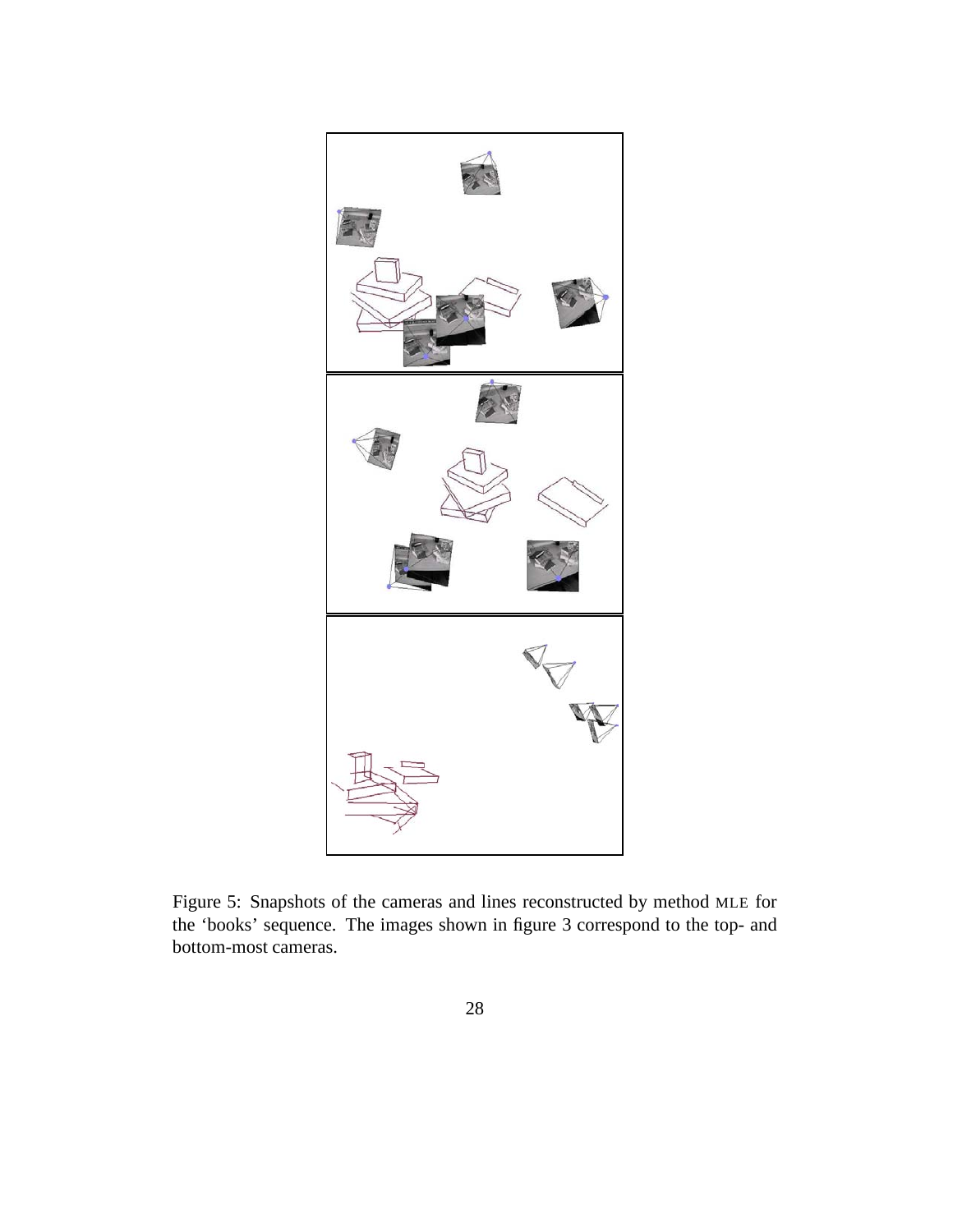images taken by amateur digital cameras. They also show the importance of running a final bundle adjustment after initial triangulation.

## **7 Conclusion**

We addressed the problem of structure and motion recovery from line correspondences across multiple views.

First, we proposed an optimal triangulation algorithm. Given camera motion, the Plücker coordinates of the 3D lines are estimated by minimizing the reprojection error. The algorithm relies on an iteratively reweighted least squares scheme. We linearized the bilinear Plücker constraint to incorporate it up to first order in the estimation process. A Plücker correction procedure is proposed to find the nearest Plücker coordinates to a given 6-vector.

Second, we proposed the orthonormal representation of 3D lines, which allows nonlinear optimization with the minimal 4 parameters within an unconstrained optimization engine, contrarily to previously proposed overparameterizations. This representation is well-conditioned and allows analytic differentiation.

Experimental results on simulated and real data show that the standard linear method and its naive bias-corrected extension perform very badly in many cases and should only be used to initialize a nonlinear estimator. Our bias-corrected algorithm including the Plücker constraint performs as well as direct Levenberg-Marquardt-based triangulation. It is therefore a good solution to initialize subsequent bundle adjustment. Based on our orthonormal representation, bundle adjustment gives results close to the theoretical lower bound and undistinguishable from the three-view maximum likelihood estimator of [11, §15.4.1], while being usable with any number of views.

## **References**

- [1] A. Bartoli. On the non-linear optimization of projective motion using minimal parameters. In *Proceedings of the 7th European Conference on Computer Vision, Copenhagen, Denmark*, volume 2, pages 340–354, May 2002.
- [2] A. Bartoli and P. Sturm. The 3D line motion matrix and alignement of line reconstructions. *International Journal of Computer Vision*, 57(3), May/June 2004.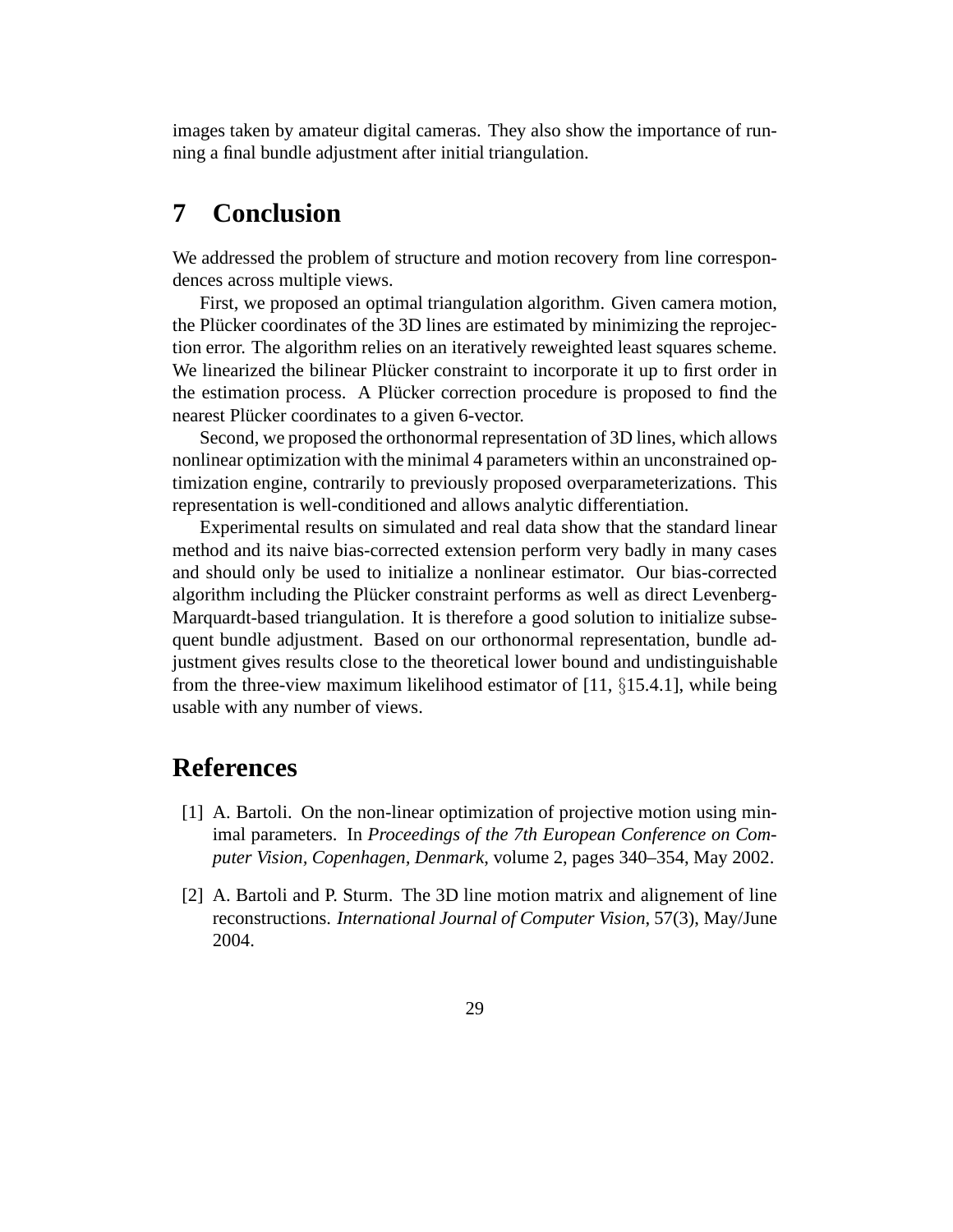

Figure 6: Sample images out of the 8-frame 'laptop' sequence overlaid with manually-provided lines. Note that the optical distortion is not corrected.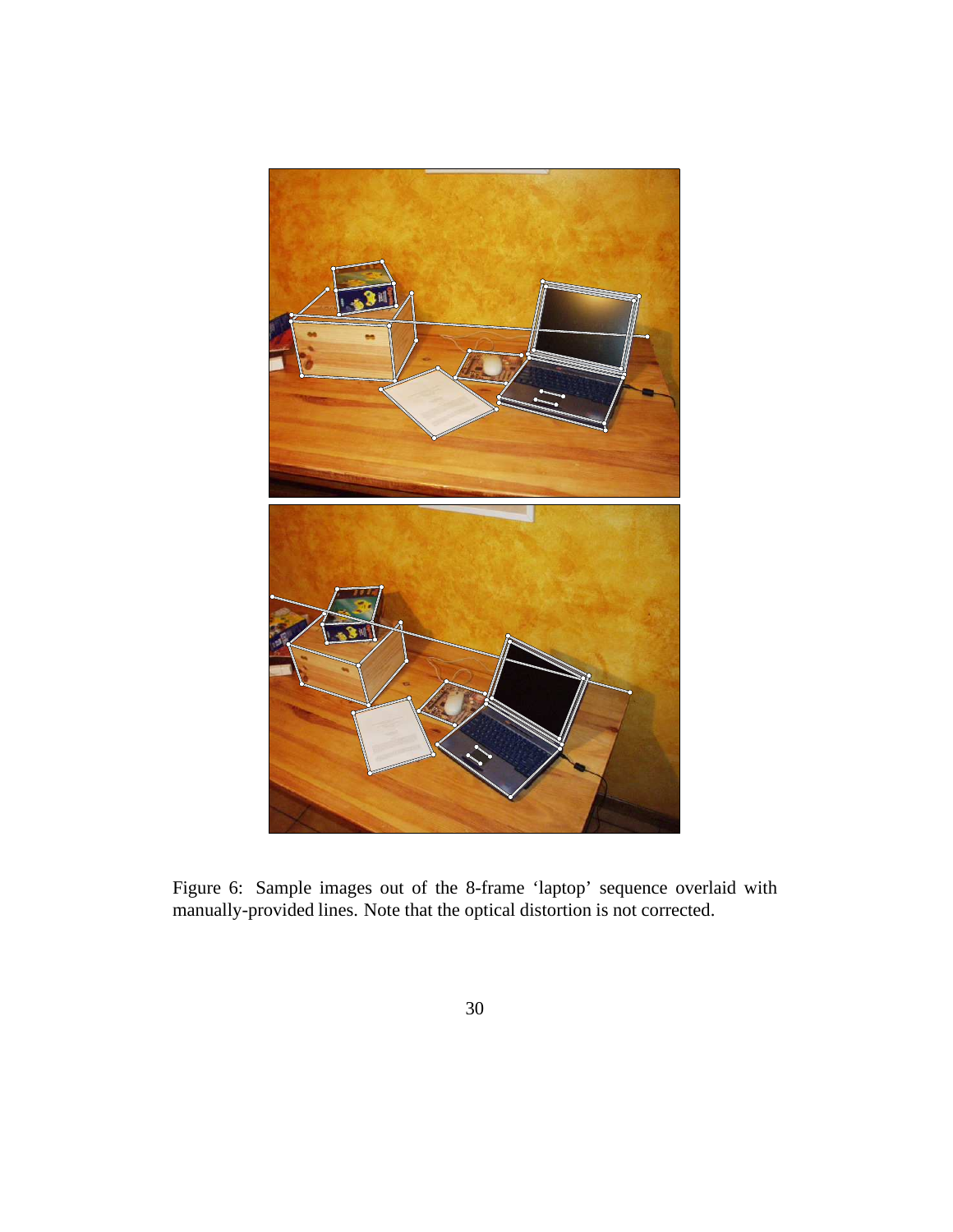

Figure 7: Snapshots of the cameras and lines reconstructed by method MLE for the 'laptop' sequence.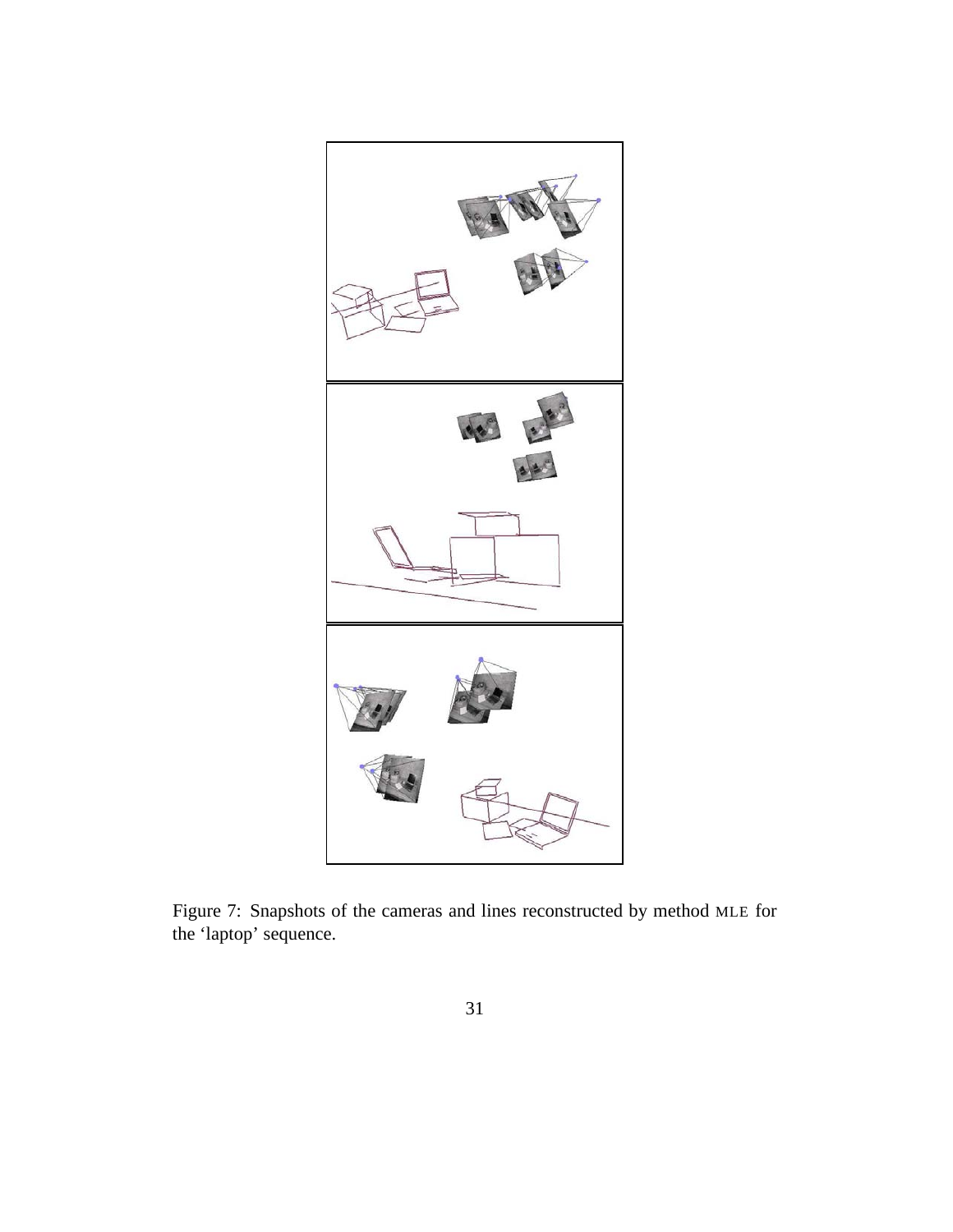- [3] J. Denavit and R. S. Hartenberg. A kinematic notation for lower pair mechanisms based on matrices. *ASME Journal of Applied Mechanics*, 22:215–221, 1955.
- [4] N. Ayache et Faugeras. Maintaining representations of the environment of a mobile robot. IEEE *Transactions on Robotics and Automation*, 5(6):804– 819, 1989.
- [5] O. Faugeras and B. Mourrain. On the geometry and algebra of the point and line correspondences between n images. In *Proceedings of the 5th International Conference on Computer Vision, Cambridge, Massachusetts, USA*, pages 951–956, June 1995.
- [6] A.W. Fitzgibbon and A. Zisserman. Automatic camera recovery for closed or open image sequences. In *European Conference on Computer Vision*, pages 311–326, june 1998.
- [7] G.H. Golub and C.F. van Loan. *Matrix Computation*. The Johns Hopkins University Press, Baltimore, 1989.
- [8] A. Habib. Motion parameter estimation by tracking stationary threedimensional straight lines in image sequences. *International Archives of Photogrammetry and Remote Sensing*, 53, 1998.
- [9] A. Habib, M. Morgan, and Y.-R. Lee. Bundle ajustement with selfcalibration using straight lines. *Photogrammetric Record*, October 2002.
- [10] R.I. Hartley. Lines and points in three views and the trifocal tensor. *International Journal of Computer Vision*, 22(2):125–140, 1997.
- [11] R.I. Hartley and A. Zisserman. *Multiple View Geometry in Computer Vision*. Cambridge University Press, June 2000.
- [12] S. A. Hayati and M. Mirmirani. Improving the absolute positioning accuracy of robot manipulators. *Journal of Robotic Systems*, 2(4):397–441, 1985.
- [13] K. Kanatani. *Statistical Optimisation for Geometric Computation: Theory and Practice*. Elsevier Science, 1996.
- [14] Y. Liu and T.S. Huang. A linear algorithm for motion estimation using straight line correspondences. *Computer Vision, Graphics and Image Processing*, 44(1):35–57, October 1988.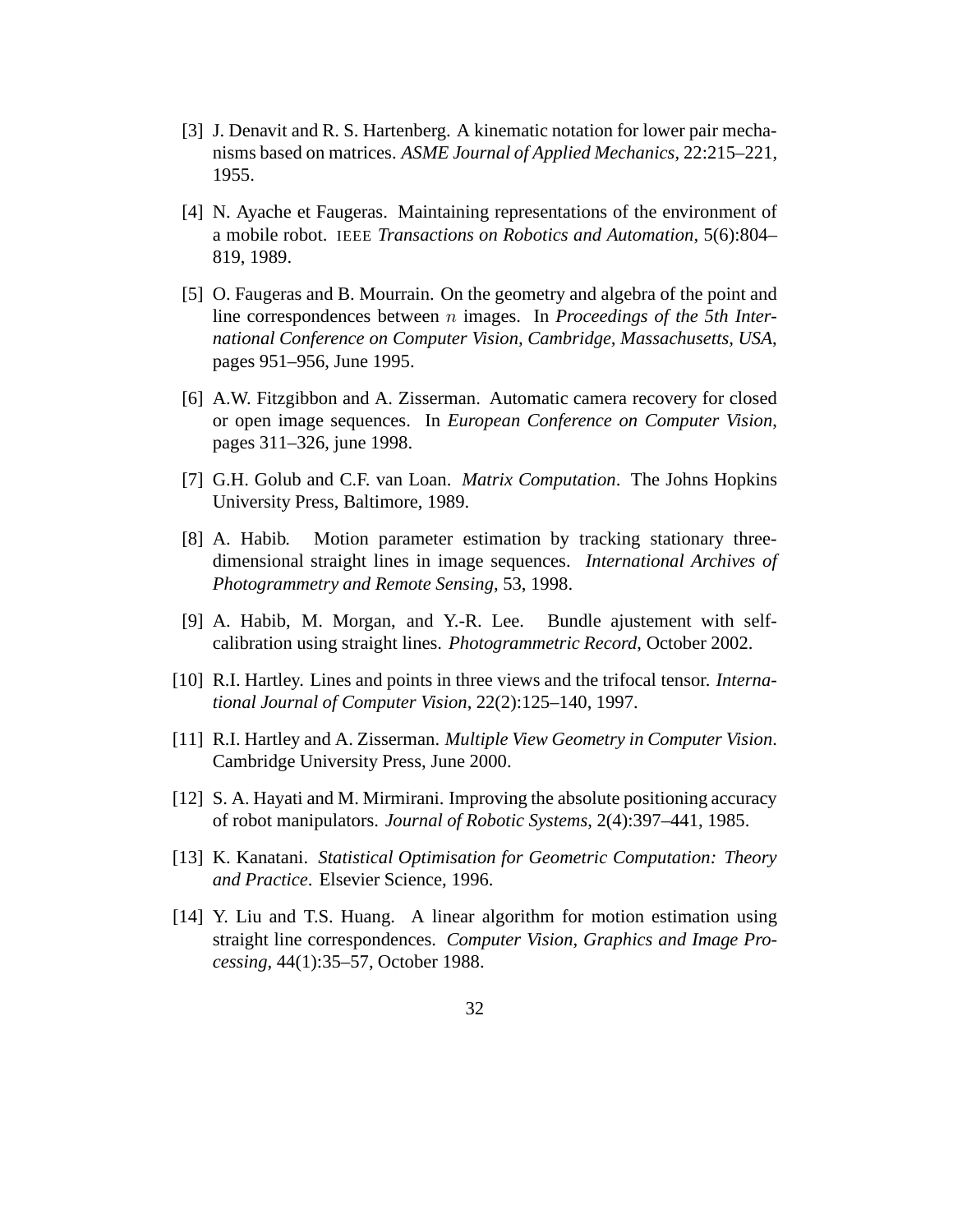- [15] D. Martinec and T. Pajdla. Line reconstruction from many perspective images by factorization. In *Proceedings of the Conference on Computer Vision and Pattern Recognition, Madison, Wisconsin, USA*, volume I, pages 497– 502. IEEE Computer Society Press, June 2003.
- [16] D. C. Mulawa and E. M. Mikhail. Photogrammetric treatment of linear features. *International Archives of Photogrammetry and Remote Sensing*, 27:383–393, 1988.
- [17] H. Pottmann, M. Hofer, B. Odehnal, and J. Wallner. Line geometry for 3D shape understanding and reconstruction. In *Proceedings of the European Conference on Computer Vision*, 2004.
- [18] L. Quan and T. Kanade. Affine structure from line correspondences with uncalibrated affine cameras. IEEE *Transactions on Pattern Analysis and Machine Intelligence*, 19(8):834–845, August 1997.
- [19] K. Roberts. A new representation for a line. In *Proceedings of the Conference on Computer Vision and Pattern Recognition, San Diego, California, USA*, pages 635–640, 1988.
- [20] Y. Seo and K. S. Hong. Sequential reconstruction of lines in projective space. In *Proceedings of the 13th International Conference on Pattern Recognition, Vienna, Austria*, pages 503–507, August 1996.
- [21] M. Spetsakis and J. Aloimonos. Structure from motion using line correspondences. *International Journal of Computer Vision*, 4:171–183, 1990.
- [22] G. P. Stein and A. Shashua. On degeneracy of linear reconstruction from three views: Linear line complex and applications. IEEE *Transactions on Pattern Analysis and Machine Intelligence*, 21(3):244–251, 1999.
- [23] C.J. Taylor and D.J. Kriegman. Structure and motion from line segments in multiple images. IEEE *Transactions on Pattern Analysis and Machine Intelligence*, 17(11):1021–1032, November 1995.
- [24] A. Tommaselli and J. Lugnani. An alternative mathematical model to collinearity equations using straight features. *International Archives of Photogrammetry and Remote Sensing*, 27:765–774, 1998.